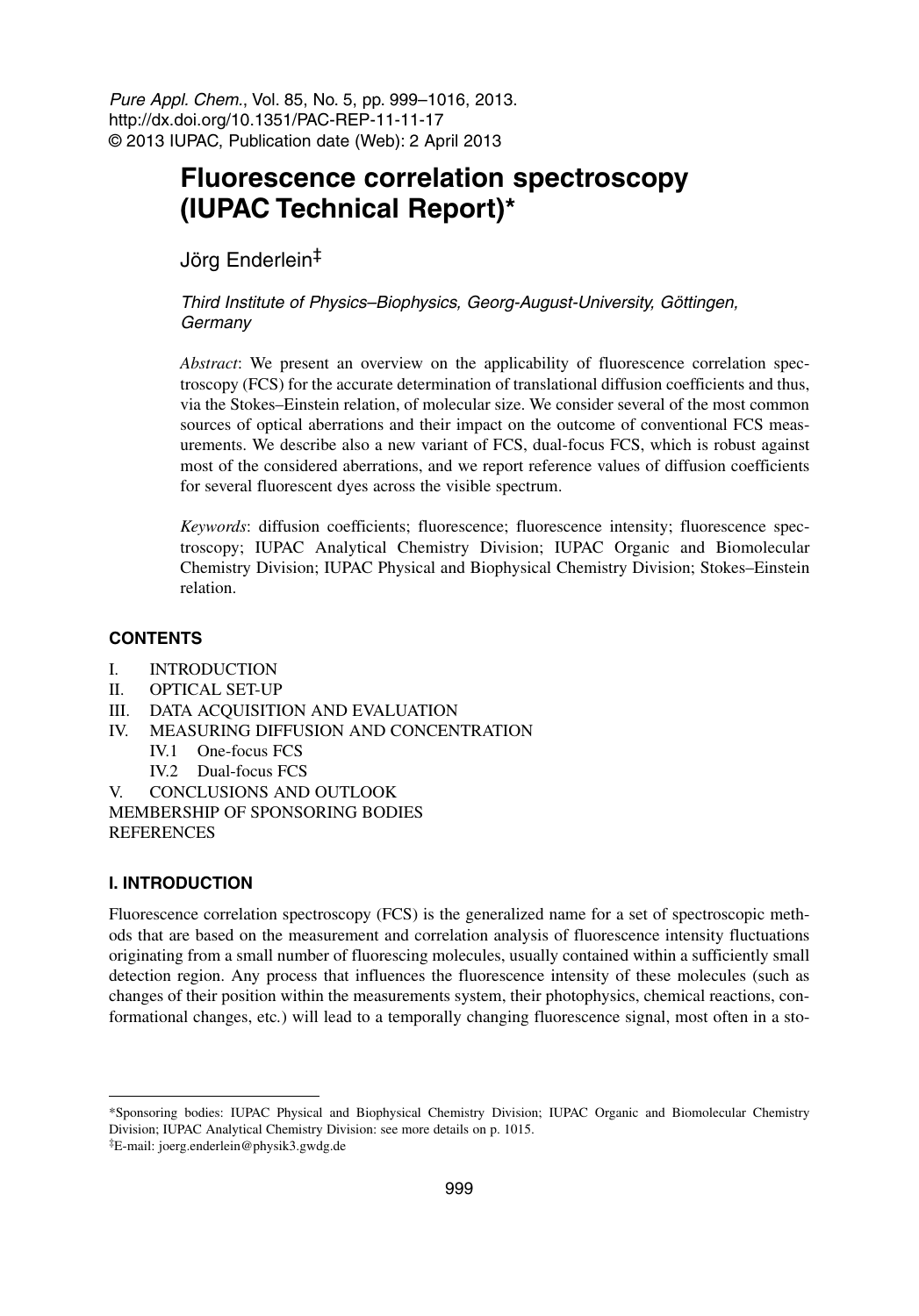chastic way. For example, molecules that are freely to diffuse in and out of the detection region will generate a stochastically changing fluorescence intensity signal. Similarly, molecules that, besides cycling through the first excited singlet and ground state, can switch from time to time into a nonfluorescent triplet state will generate a fluctuating fluorescence intensity signal. The important point is that the character of these fluorescence signal fluctuations is connected with the underlying physical processes and their parameters (such as the diffusion coefficient or photophysical rate constants). The core idea of FCS is to evaluate the observed intensity fluctuation in such a way that one can determine these parameters. The standard approach is to perform on the measured fluorescence intensity signal a second-order correlation analysis by calculating

$$
g(\tau) = \langle I(t)I(t+\tau) \rangle \tag{1}
$$

where  $g(\tau)$  is the autocorrelation function (ACF),  $I(t)$  is the fluorescence intensity at time *t*, and the triangular brackets denote averaging over all time values *t*. The physical meaning of the autocorrelation is that it is directly proportional to the probability of detecting a photon at time  $\tau$  (the lag time) if there was a photon detection event at time zero. This probability is composed of two basically different terms. Firstly, the two photons detected at time zero and at time  $\tau$  can originate from uncorrelated background or from different fluorescing molecules and therefore do not have any physical correlation (provided there is no interaction of the different fluorescing molecules). These events will contribute to a constant offset of  $g(\tau)$  that is completely independent on  $\tau$  (the joint probability to detect two physically uncorrelated photons is completely independent of the time distance between their detection). Secondly, the two photons can originate from one and the same molecule and are then physically correlated.

Let us start with some very simple qualitative considerations concerning the lag-time dependence of  $g(\tau)$ . Suppose a molecule is close to the centre of the detection volume. Then there will be a high probability of detecting a large number of consecutive fluorescence photons from this molecule, that is, the fluorescence signal will be highly correlated in time. When the molecule, owing to diffusion, starts to exit the detection volume, this correlation will continually decrease, namely, the probability to see further fluorescence photons will decrease in time until the molecule has completely diffused away and the correlation is completely lost. Of course, the temporal decay of the correlation, more precisely the characteristic time of the temporal decay of  $g(\tau)$ , will be proportional to the diffusion speed of the molecule: The larger the diffusion coefficient, the faster the fluorescence correlation decays.

A second important property of the ACF is its dependence on the concentration of fluorescing molecules. It is rather obvious that the fluorescence intensity fluctuations will be larger for smaller molecule concentrations. Indeed, if one has, on average, only a signal molecule within the detection volume, then the diffusion of this molecule out of this volume or the diffusion of another molecule into this volume will cause a big change in measured fluorescence intensity. On the contrary, if the average number of fluorescing molecules within the detection volume is rather large (e.g., several hundreds), then the leaving or entering of a molecule causes only small signal variations. Intuitively, one may expect a direct connection between the average number of molecules within the detection volume (i.e., concentration) and the amplitude of the fluorescence intensity fluctuations. And indeed, there is a direct connection between the inverse concentration of fluorescing molecules and the amplitude of the ACF.

Thus, FCS measurements can provide information about diffusion and concentration of fluorescing molecules. Any process that alters one (or both) of these quantities can also be measured by FCS. For example, consider the binding of two proteins in solution: by labeling one of the binding partners with a fluorescence label, and monitoring with FCS the changing value of the diffusion coefficient of the labeled molecules upon binding, one can directly measure binding affinities and kinetics.

On different time scales, the temporal behaviour of the ACF is determined by different properties of the fluorescing molecules: On a nanosecond time scale, photon anti-bunching can be observed, reflecting the fact that directly after the emission of a photon the molecule needs to get re-excited again to be able to emit the next photon, leading to a steep decrease of  $g(\tau)$  towards short times. On a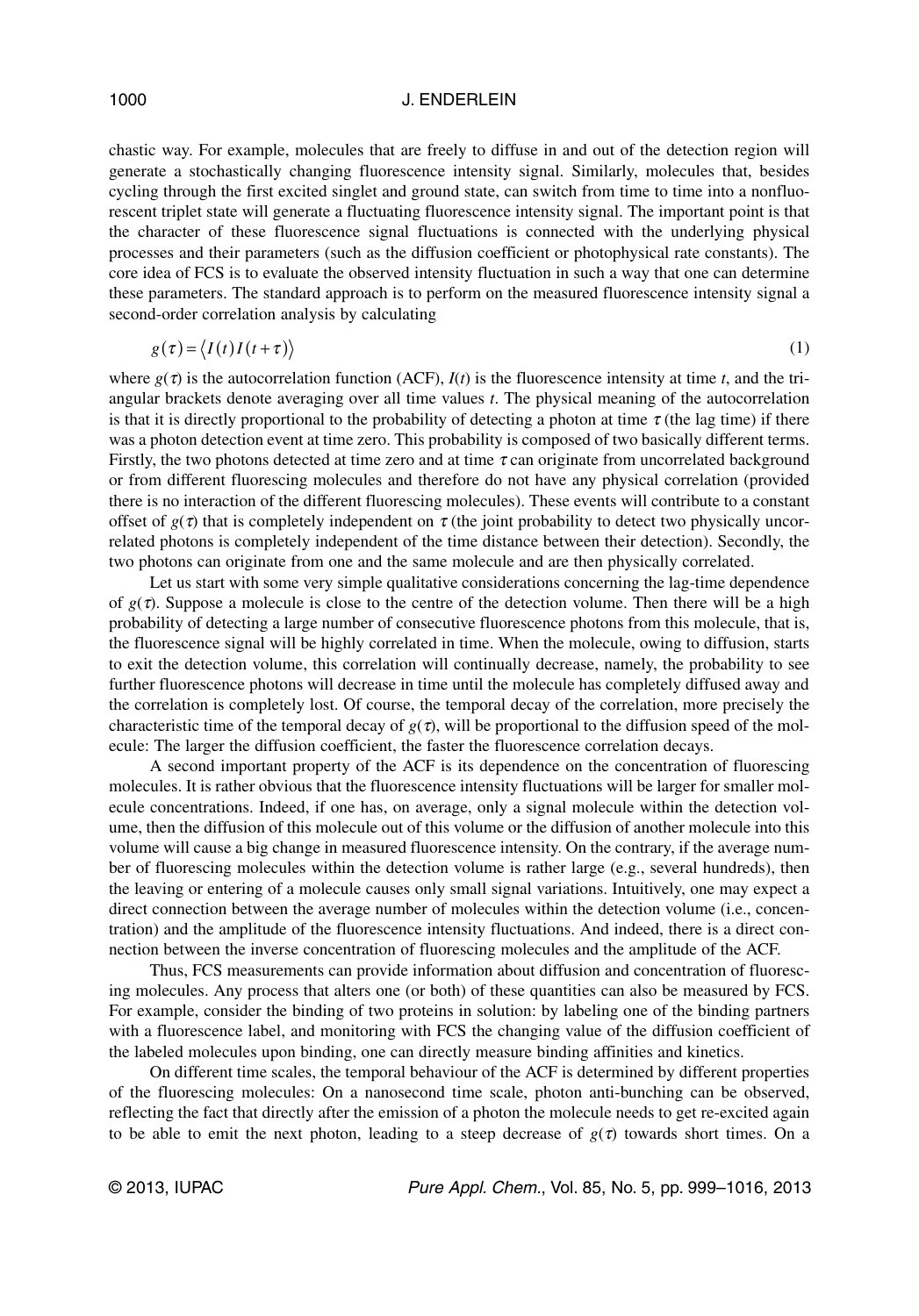microsecond time scale,  $g(\tau)$  is dominated by triplet-state dynamics. If excitation and/or detection is performed with polarization filters, the autocorrelation will also show contributions from rotational diffusion dynamics of the molecules. On a millisecond-to-second level, the ACF shows a typical decay owing to the lateral diffusion of the molecules out of the detection region. The diffusion coefficient is also the parameter most frequently addressed by FCS measurements.

FCS was originally introduced by Elson, Magde, and Webb in the early 1970s [1–3]. In its original form it was invented for measuring diffusion, concentration, and chemical or biochemical interactions or reactions of fluorescent or fluorescently labeled molecules at nanomolar concentrations in solution. It took nearly two decades until, with the development of new lasers with high beam quality and temporal stability, low-noise single-photon detectors, and high-quality microscope objectives with nearly perfect imaging quality at high numerical aperture, the technique has seen a renaissance. Achieving values of the detection volume within the range of a few  $\mu m^3$  made the technique applicable for samples at reasonably high concentrations and short measurement times.

The advantage of FCS is its relative simplicity. Its drawback is that it works only within a very limited concentration range: If the concentration of fluorescing molecules becomes too large (typically  $\gg 10^{-8}$  M), then the contribution from correlated photons from individual molecules, scaling with the number *N* of molecules within the detection volume, becomes very small compared with the contribution by uncorrelated photons from different molecules, scaling with  $N^2$ . If the concentration is too low (typically  $\langle 10^{-13}$  M), then the probability of finding a molecule within the detection region becomes extremely low. In both cases, the measurement time for obtaining a high-quality ACF gets prohibitively large, although a remedy for that problem is to rapidly scan the laser focus through the solution [4,5].

There are numerous excellent reviews and overviews of FCS, see refs. [6–8], and there is even a complete book devoted to it [9]. The present note gives a very general introduction to the philosophy of FCS, trying to be self-contained, developing the fundamental principles of FCS, but also describing recent methodological advances that are not well covered by previous reviews. In what follows, the focus will be mainly on the application of FCS to precisely measured diffusion coefficients. This also allows a thorough discussion of the experimental set-up, potential optical problems, and the data evaluation.

### **II. OPTICAL SET-UP**

A typical FCS measurement set-up is shown in Fig. 1 [10]. Fluorescent molecules are dissolved in an aqueous solution that is placed on top of a chambered cover slide. A collimated laser beam with perfect Gaussian TEM<sub>00</sub> mode [11] is coupled via a dichroic mirror into an objective with high NA that focuses the laser into a diffraction-limited spot in the sample. The dichroic mirror is reflective at the laser's wavelength and transmissive at the wavelengths of the fluorescence emission. The use of a Gaussian TEM<sub>00</sub> mode assures diffraction-limited focusing of light, thus achieving minimum focus diameter in the sample. Fluorescence light generated in the sample is collected by the same objective (so-called epifluorescence set-up), transmitted through the dichroic mirror, and focused onto a circular confocal aperture. Behind the aperture, the fluorescence light is refocused onto two sensitive light detectors, usually single-photon avalanche diodes (SPADs). The confocal aperture effectively rejects fluorescence light that is generated outside the focal plane. In combination, fluorescence generation (by diffraction-limited focusing of excitation light) and fluorescence detection (by confocal detection) generate an effective detection volume of ca. 0.5 μm in diameter in the focal plane and a few micrometers along the optical axis.

Using two detectors is important for efficient elimination of the effects of SPAD dead-time and after pulsing on an ACF. Usually, detector dead times are in the range of several tens to hundreds nanoseconds. They cause the measured ACF to drop towards zero at lag times that are comparable with the detector's dead time. Detector after-pulsing is the effect that a genuine photon detection pulse is fol-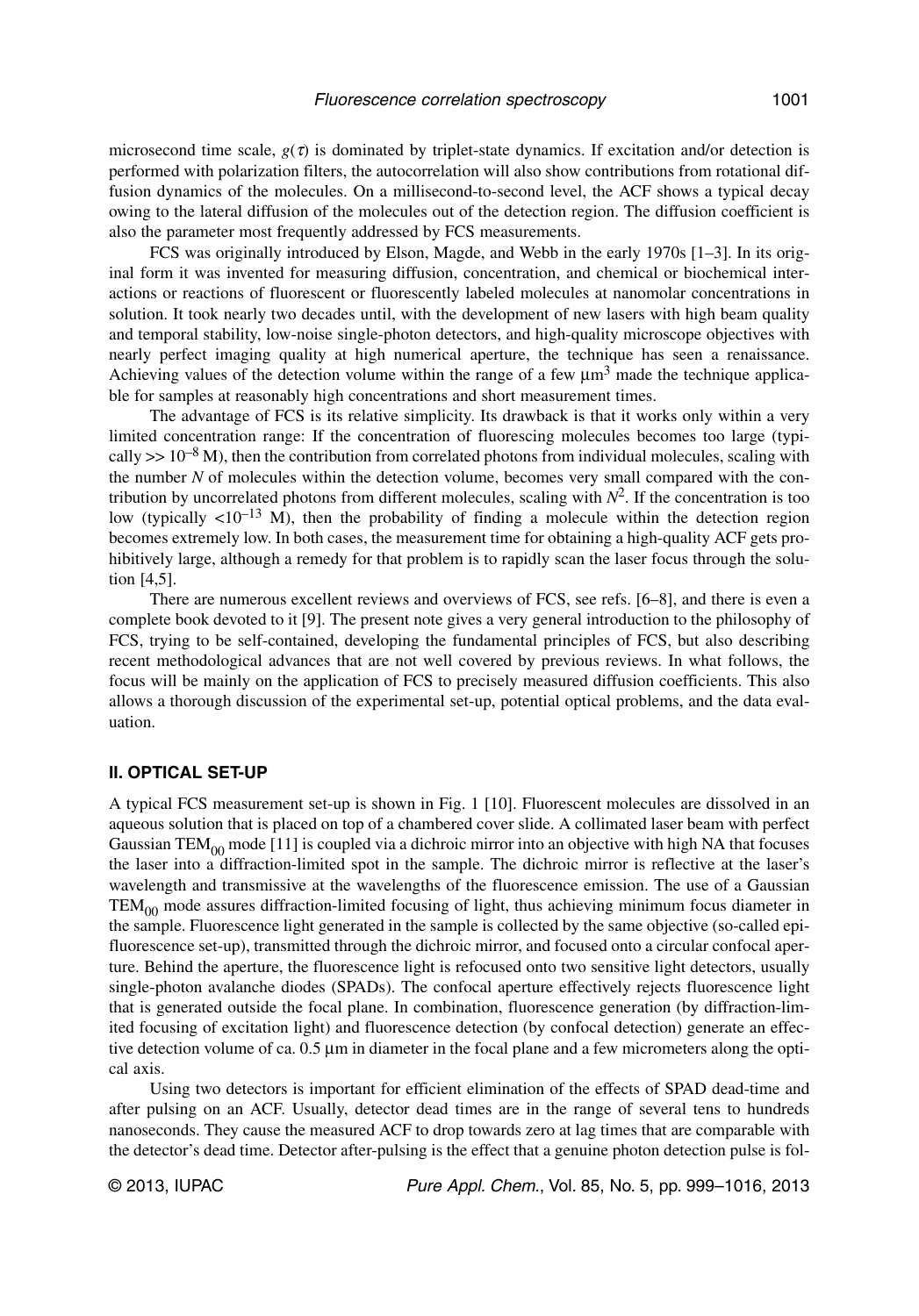

**Fig. 1** Principal scheme of a confocal epi-fluorescence microscope as used in FCS. Shown is a set-up with a linearly polarized excitation laser. Detection is done within two detection channels after splitting the light with a polarizing beam splitter. The detectors are usually SPADs or photomultiplier tubes. The vertical position of the objective can be accurately adjusted using a piezo actuator (not shown).

lowed by a so-called after-pulse with a delay between microseconds to seconds. The origin of afterpulsing in SPADs is as follows: a primary photoelectron initiates an avalanche of ionizations that causes a breakdown pulse at the detector output. Some of the generated charge carriers may become temporarily trapped and afterwards released by thermal excitation, so that new charge carriers are created that lead to after-pulses which are correlated with the initial event. The probability of after-pulsing depends on many different parameters like material defects, temperature, and operating conditions of the detector. The process of after-pulsing becomes typically visible as a fast decay of the ACF at microsecond lag times. By using two detectors and correlating only photons from different detectors, both the effects of dead time as well as after-pulsing are successfully eliminated when calculating an ACF.

The exact shape and size of that detection volume determine the shape and temporal decay of the ACF. For example, the smaller the detection volume, the faster molecules diffuse out and the faster the ACF decays, and vice versa. The actual quantity that defines the ACF is the so-called molecule detection function (MDF). The MDF describes the chance of seeing a fluorescence photon from a molecule at a given position **r** in the sample. Thus, the MDF, which we will denote by  $U(\mathbf{r})$ , is a function of position **r** and rapidly falls off to zero if one moves away from the optical axis and/or the focal plane. As we will see below, knowing the exact shape of the MDF allows one to calculate exactly the shape of the ACF, which can then subsequently be used to fit experimental data for obtaining, for example, diffusion and/or concentration values of the fluorescent molecules. However, this is also the principal problem of FCS: a precise quantitative evaluation of an ACF critically depends on the exact knowledge of the MDF. This is discussed in detail in Section IV.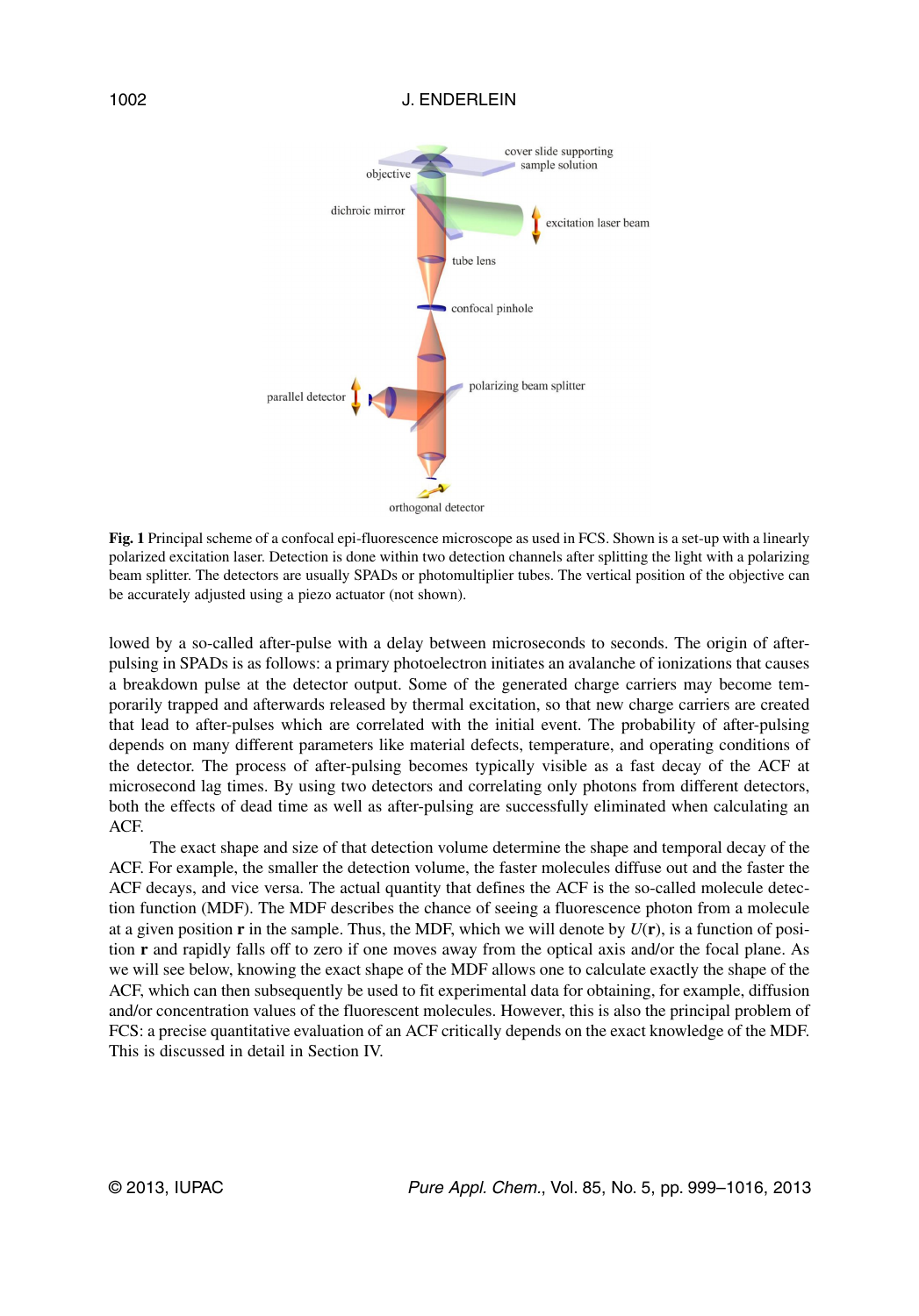# **III. DATA ACQUISITION AND EVALUATION**

Conventional FCS set-ups were used to employ hardware autocorrelators that calculated the ACF onboard on the basis of the signal from the photodetectors. Recently, most set-ups use fast photoncounting electronics for asynchronously recording and storing the arrival times of the detected photons, and subsequently use software algorithms for calculating the ACF from the recorded photon data. This permits much more flexibility in data handling and evaluation, as will be seen, for example, in the case of fluorescence lifetime correlation spectroscopy, and we will describe this approach here in more detail.

Asynchronously measured single-photon counting data consist of a linear file of detection times  $(t_1, t_2, \ldots, t_N)$  of the detected photons, where *N* is the total number of detected photons during a given measurement. A special feature of these detection times is that they are integer multiples of some minimal time δ*t*, determined by the temporal resolution of the detection electronics. Without restriction of generality, it can be assumed that all times are measured in units of  $\delta t$ , so that all the numbers  $t_j$  take integer values. The value  $g(\tau)$  of the ACF for a given lag time  $\tau$  is defined in eq. 1. For a photon detection measurement with temporal resolution δ*t*, the intensity values  $I(t)$  within consecutive time intervals can only take the values 1/δ*t* or 0, depending on whether there was a photon detection event during a time interval of width δ*t* or not. The average value from eq. 1 is then calculated as the sum over all consecutive time intervals of width δ*t*, divided by the total number of intervals. In practice, one does not compute the ACF for all possible values of lag time  $\tau$ , but at increasingly spaced lag-time values. If the temporal resolution of the photon detection is, for example, 100 ns, and one desires to follow correlation processes up to a minute, possible values of lag time  $\tau$  are any value between 100 ns and 60 s in intervals of 100 ns, resulting in  $6 \times 10^8$  possible lag-time values. Calculation of  $g(\tau)$  for all of these values would be an enormously time-consuming numerical effort. Instead, the autocorrelation is calculated for only a few approximately logarithmically spaced values of τ.

A straightforward way of calculating the ACF is to divide the total measurement time,  $t_N - t_1$ , into intervals of unit length δ*t*, and to sort the detected photons into these intervals corresponding to their arrival times  $t_j$ . The result is a synchronous photon detection intensity file  $I_j$  with *j* running from 1 through  $t_N - t_1$ , where  $I_j$  can only adopt the values 1 or 0. The fluorescence autocorrelation can then be calculated as given by eq. 1. In practice, such an approach is prohibitively demanding of memory and computationally expensive. An alternative, and much more efficient, FCS algorithm works directly on the arrival times  $(t_1, t_2, ..., t_N)$ , without converting them into time-binned data. For a given lag time <sup>τ</sup>, the algorithm searches for all photon pairs in the data stream that are a temporal distance <sup>τ</sup> apart from each other. The number of photon pairs with a distance  $\tau$  is directly proportional to the autocorrelation value at lag time  $\tau$ . The technical details of the algorithm are given ref. [12].

## **IV. MEASURING DIFFUSION AND CONCENTRATION**

Thermally induced translational diffusion is one of the fundamental properties exhibited by molecules within a solution. Via the Stokes–Einstein relation, it is directly coupled with the hydrodynamic radius of the molecules [13]. Any change in that radius will change the associated diffusion coefficient of the molecules. Such changes occur to most biomolecules—in particular, proteins, RNA, and DNA—when interacting with their environment (e.g., binding of ions or other biomolecules) or performing biologically important functions (such as enzymatic catalysis) or reacting to changes in environmental parameters such as pH, temperature, or chemical composition (like protein unfolding). Therefore, the ability to precisely measure diffusion coefficients has a large range of potential applications, such as monitoring conformational changes in proteins upon ion binding or unfolding. However, many biologically relevant conformational changes are connected with rather small changes in hydrodynamic radius on the order of 0.1 nm (e.g., see [14]). To monitor these small changes, it is necessary to measure the diffusion coefficient with an accuracy of better than a few percent. Standard methods for diffusion coef-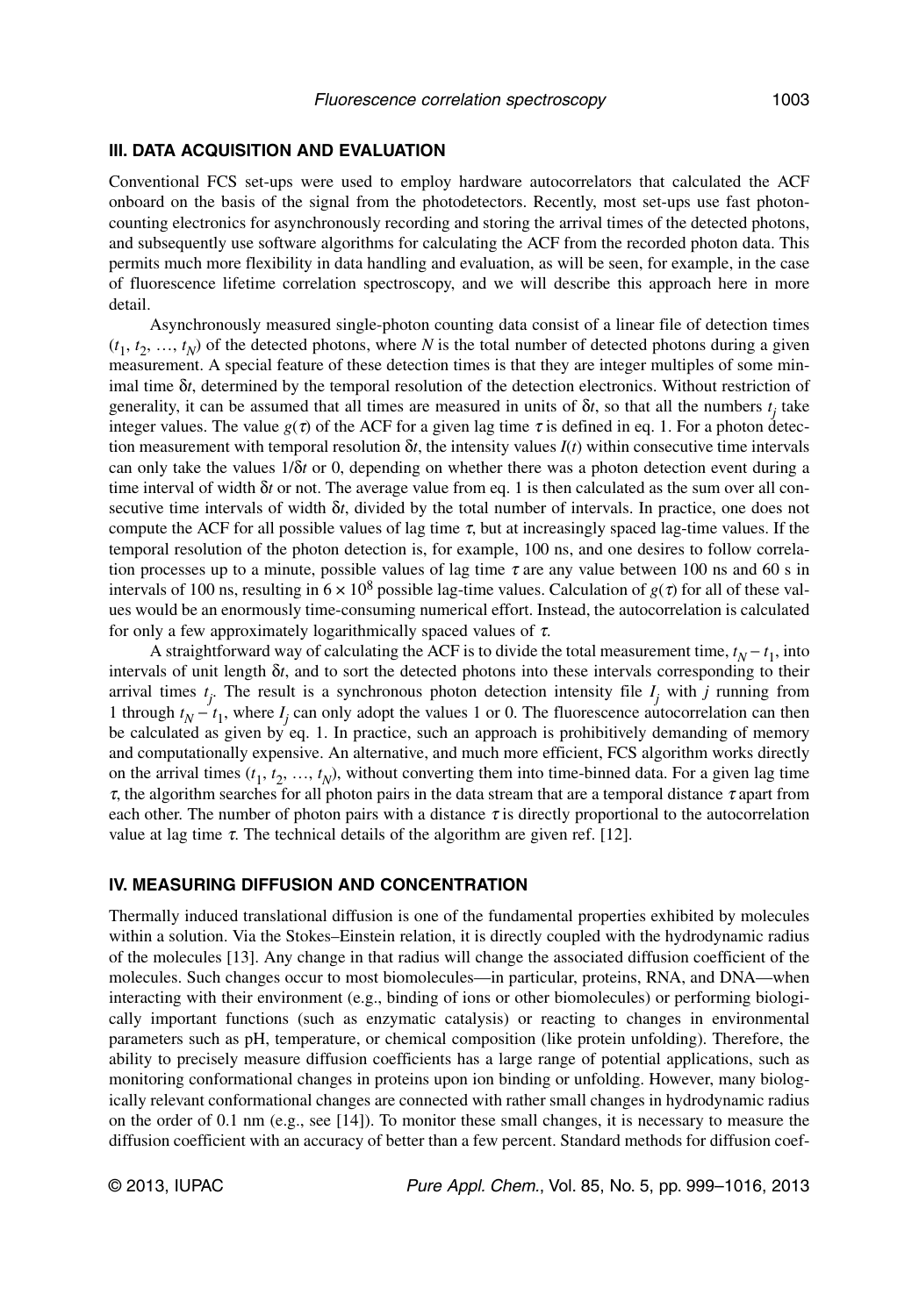ficient measurements achieving this accuracy are dynamic light scattering (DLS) [15], pulsed-field gradient NMR [16], size-exclusion electrophoresis [17], or analytical ultracentrifugation [18]. However, all these methods operate at rather high sample concentrations, far away from the limit of infinite dilution. For obtaining the correct infinite-dilution limit and thus a correct estimate of the hydrodynamic radius, one has often to measure at different concentrations and to extrapolate the concentration/diffusion coefficient curve towards zero concentration (see, e.g., [19]). Another problem is that proteins are often prone to aggregation [20] at the concentrations needed for obtaining sufficient data quality. Thus, FCS is a relatively simple and attractive alternative for measuring diffusion coefficients, and the next sections will explain in detail how this is done.

## **IV.1 One-focus FCS**

Following eq. 1, the ACF is the correlation of the fluorescence intensity with a time-shifted replica of itself, calculated for all possible lag times  $\tau$ . The measured signal  $I(t)$  stems from the fluorescence of all the molecules within the sample plus uncorrelated background  $I_{\text{ho}}$  (light scattering, electronic noise, etc.)

$$
I(t) = I_{bg} + \sum_{j} I_j(t)
$$
 (2)

where the index *j* refers to the *j*th molecule, and the summation runs over all molecules in the sample. Thus, the ACF  $g(\tau)$  is given by

$$
g(\tau) = \left\langle \left(I_{bg}(t) + \sum_{j} I_{j}(t)\right) \left(I_{bg}(t+\tau) + \sum_{j} I_{j}(t+\tau)\right) \right\rangle
$$
  
= 
$$
\sum_{j} \left\langle I_{j}(t) I_{j}(t+\tau) \right\rangle + \sum_{j \neq k} \overline{I}_{j} \overline{I}_{k} + \sum_{j} \overline{I}_{j} \overline{I}_{bg} + \overline{I}_{bg}^{2}
$$
 (3)

where the triangular brackets and bars denote averaging over all possible time values *t*. In the last line, it was taken into account that fluorescence photons coming from different molecules are completely uncorrelated (no intermolecular interaction provided). Because all molecules in solution are indistinguishable, the last equation can be simplified further to

$$
g(\tau) = N \langle i(t)i(t+\tau) \rangle + N(N-1) \langle i(t) \rangle^2 + N \langle i(t) \rangle \overline{I}_{bg} + \overline{I}_{bg}^2
$$
 (4)

where *i* is the measured fluorescence intensity of *any* molecule, and *N* is the total number of molecules present in the sample. Thus, the task of calculating the function  $g(t)$  reduces to calculating  $\langle i(t) i(t + \tau) \rangle$ , the correlation of the fluorescence signal from one and the same molecule, and  $\langle i(t) \rangle$ , the average detected fluorescence intensity of one molecule.

The correlation  $\langle i(t)i(t + \tau) \rangle$  of the fluorescence signal from one and the same molecule can be easily derived when remembering its physical meaning: It is proportional to the chance of seeing, from one and the same molecule, a photon at time  $t + \tau$  if there was a photon detection at time *t*. The probability of finding a molecule within an infinitely small volume d*V* anywhere in the sample is equal to d*V*/*V*, where *V* is the total sample volume. Next, the probability to detect a photon from a molecule at a given position  $\mathbf{r}_0$  is directly proportional to the value of the MDF at this position, i.e., to  $U(\mathbf{r}_0)$ . Furthermore, the chance that the molecule diffuses from position  $\mathbf{r}_0$  to position  $\mathbf{r}_1$  within time  $\tau$  is given by the solution of the diffusion equation

$$
\frac{\partial G}{\partial \tau} = D \Delta G \tag{5}
$$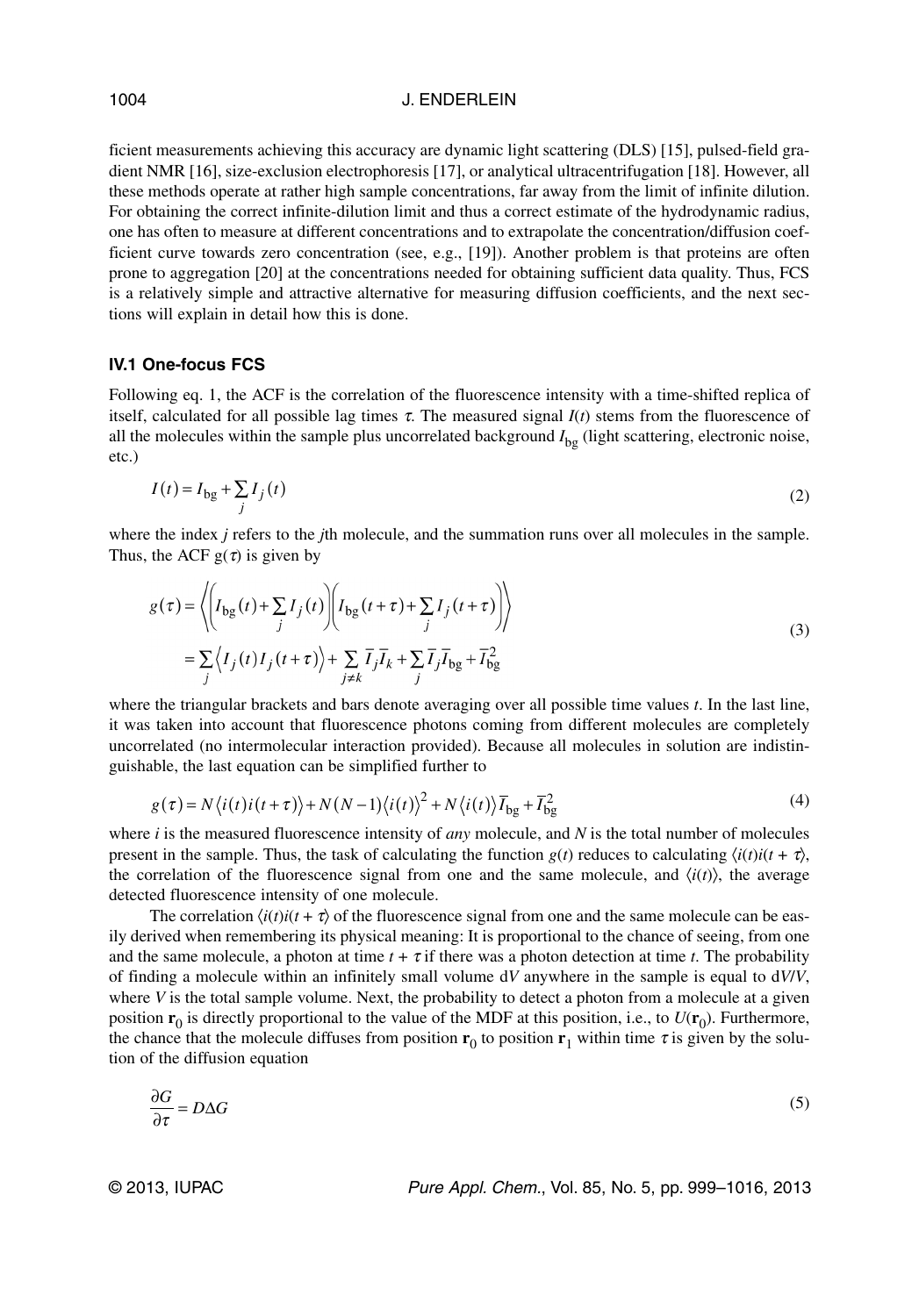where  $\Delta$  is the three-dimensional Laplace operator in coordinate  $\mathbf{r}_1$ , *D* is the diffusion coefficient of the molecule, and *G* approaches a three-dimensional Dirac function for  $\tau \to 0$ ,  $G(\mathbf{r}_1, \mathbf{r}_0, \tau = 0) = \delta$ , i.e., the molecule is exactly at position  $\mathbf{r}_0$  at time 0. For a sample with far removed boundaries, this solution is explicitly given by

$$
G(\mathbf{r}_1, \mathbf{r}_0, t) \equiv G(\mathbf{r}_1 - \mathbf{r}_0, t) = \frac{1}{(4\pi D\tau)^{3/2}} \exp\left[-\frac{|\mathbf{r}_1 - \mathbf{r}_0|^2}{4D\tau}\right]
$$
(6)

Finally, the chance to detect a photon from the molecule at the new position  $\mathbf{r}_1$  is again proportional to the value of the MDF at this position, i.e., to  $U(\mathbf{r}_1)$ . Thus, the autocorrelation  $\langle i(t)i(t + \tau) \rangle$  is calculated as the product of all these individual contributions and averaging over all possible initial and final positions of the molecule, i.e., integrating over  $\mathbf{r}_0$  and  $\mathbf{r}_1$ 

$$
\langle i(t)i(t+\tau) \rangle = \frac{1}{V} \int_{V} d\mathbf{r}_{1} \int_{V} d\mathbf{r}_{0} U(\mathbf{r}_{1}) G(\mathbf{r}_{1}, \mathbf{r}_{0}, \tau) U(\mathbf{r}_{0})
$$
\n(7)

Similarly, the average fluorescence intensity from a single molecule in the sample is given by

$$
\langle i(t) \rangle = \frac{1}{V} \int_{V} d\mathbf{r} U(\mathbf{r})
$$
\n(8)

so that the full ACF, in its most general form, reads

$$
g(\tau) = c \int\limits_V d\mathbf{r}_1 \int\limits_V d\mathbf{r}_0 U(\mathbf{r}_1) G(\mathbf{r}_1, \mathbf{r}_0, \tau) U(\mathbf{r}_0) + \left[ \overline{I}_{bg} + c \int\limits_V d\mathbf{r} U(\mathbf{r}) \right]^2
$$
\n(9)

where *c* denotes the concentration of fluorescent molecules (numbers per volume) and one has used the fact that in the limit of large sample volume  $N/V \rightarrow c$  and  $N(N-1)/V^2 \rightarrow c^2$ .

The above eqs. 7 and 8 are of general validity, but before being able to apply them to the evaluation of real FCS experiments one has to specify the MDF *U*(**r**). In the majority of publications on FCS, one has adopted a very simple approximation of the MDF, assuming that it is well described by a threedimensional Gaussian distribution, i.e.

$$
U(\mathbf{r}) = \kappa \exp\left[-\frac{2}{a^2}\left(x^2 + y^2\right) - \frac{2}{b^2}z^2\right]
$$
\n(10)

where  $\kappa$  is some overall constant,  $(x, y, z)$  are Cartesian coordinates centred at the intersection of focal plane and optical axis and with  $x = y = 0$  being the optical axis, and *a* and *b* are the characteristic half axes of the cylindrically symmetric, Gaussian-shaped detection volume. This corresponds to the lowest-order polynomial expansion of ln  $U(\mathbf{r})$  (due to axial and mirror symmetry, terms linear in *x*, *y*, *z* are absent). The characteristic parameters *a* and *b* are not known a priori and are usually determined by reference measurements on a sample with known diffusion coefficient. Using the expression of eq. 10, the autocorrelation  $\langle i(t)i(t + \tau) \rangle$  can now be explicitly calculated as

$$
\langle i(t)i(t+\tau) \rangle = \frac{c\varepsilon^2}{(4\pi Dt)^{3/2}} \int_{V} d\mathbf{r} \int_{V} d\rho U(\mathbf{r}+\rho) \exp\left(-\frac{|\rho|^2}{4Dt}\right) U(\mathbf{r})
$$
  
= 
$$
\left(\frac{\pi^{3/2}}{8}\right) \frac{c\varepsilon^2 a^2 b}{(1+4Dt/a^2)\sqrt{1+4Dt/b^2}}
$$
(11)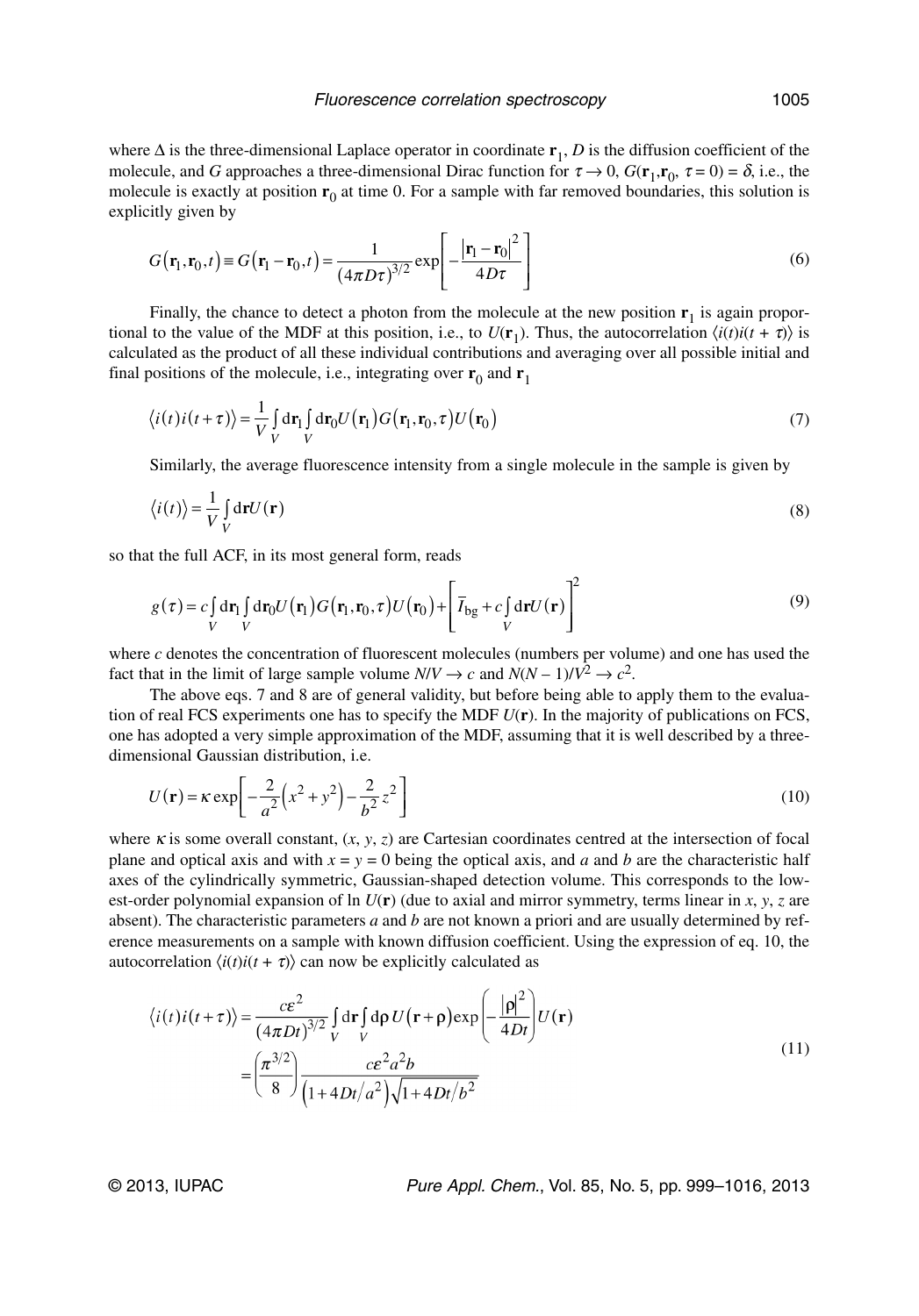where  $\varepsilon$  is a constant factor taking into account overall detection efficiency of the measurement system, absolute fluorescence brightness of the molecules (defined by the product of absorption cross-section and fluorescence quantum yield), etc*.* In a similar way, the average fluorescence signal is given by

$$
\langle i(t) \rangle = c \mathcal{E} \int_{V} d\mathbf{r} U(\mathbf{r}) = \left(\frac{\pi^3}{8}\right)^{1/2} c \mathcal{E} a^2 b \tag{12}
$$

Thus, the final result for the total autocorrelation reads

$$
g(\tau) = \left(\frac{\pi^{3/2}}{8}\right) \frac{c\varepsilon^2 a^2 b}{\left(1 + 4D\tau/a^2\right) \sqrt{1 + 4D\tau/b^2}} + \left[\overline{I}_{bg} + \left(\frac{\pi^3}{8}\right)^{1/2} c\varepsilon a^2 b\right]^2
$$
(13)

An important property of the ACF is that the concentration of the fluorescent species can be derived from eq. 13 via

$$
\frac{g(\infty)}{g(0) - g(\infty)} = c \frac{\left[\int d\mathbf{r} U(\mathbf{r}) + \overline{I}_{bg}\right]^2}{\int d\mathbf{r} U^2(\mathbf{r})}
$$
(14)

where we have taken into account that  $G(\rho, \tau)$  in eq. 6 approaches a Dirac function for  $\tau \to 0$ . Using eq. 14, one can define the *effective detection volume* V<sub>eff</sub> as

$$
V_{\rm eff} = \frac{\left[\int d\mathbf{r} U(\mathbf{r})\right]^2}{\int d\mathbf{r} U^2(\mathbf{r})}
$$
(15)

so that, for negligible background, the left-hand side of eq. 14 equals  $cV_{\text{eff}}$  (i.e., the mean particle number within  $V_{\text{eff}}$ ). Thus, the ACF is often used for estimating concentrations of fluorescing molecules.

Although eq. 13 is remarkably successful in fitting measured autocorrelation curves, the physical meaning of the parameters *a* and *b* is rather obscure, because the actual MDF is usually much more complicated than as given by eq. 10. The real shape of the MDF is only poorly described a three-dimensional Gaussian, see Fig. 2.

A more serious problem is that the exact form of the MDF is extremely sensitive to several optical and photophysical artifacts and can easily change from one measurement to another [21]. The most severe of them shall be discussed here. The first common problem is that state-of-the-art water immersion objectives used in FCS set-ups are designed to image through a cover slide of a specific thickness. In this sense, the cover slide acts as the last optical element of an objective, and the optical quality of imaging (and laser focusing) critically depends on the exact matching between the cover slide thickness the objective is adjusted to and its actual thickness. What happens when the cover slide thickness deviates from its design value by only a few micrometers is shown in Fig. 3, where one can see the severe optical aberrations introduced by cover slide thickness mismatch and the resulting deformation of an ACF and the shift of its decay towards longer lag times. The enlargement of the MDF results in increased diffusion times, i.e., apparently lower diffusion coefficients, and in an apparently increased concentration (there are more molecules present in the detection volume because the latter has become larger). In general, any aberration results in an increased detection volume and thus leads to the same trend of an apparently lower diffusion coefficient and higher concentration with increasing aberration. The impact on the apparent concentration is much stronger than on the apparent diffusion, resulting, for a cover slide thickness deviation of 10  $\mu$ m, in an error of over 100 % for the first and roughly 30 % for the second. It should be noted that the errors shown do not change significantly when changing the focus position in the solution.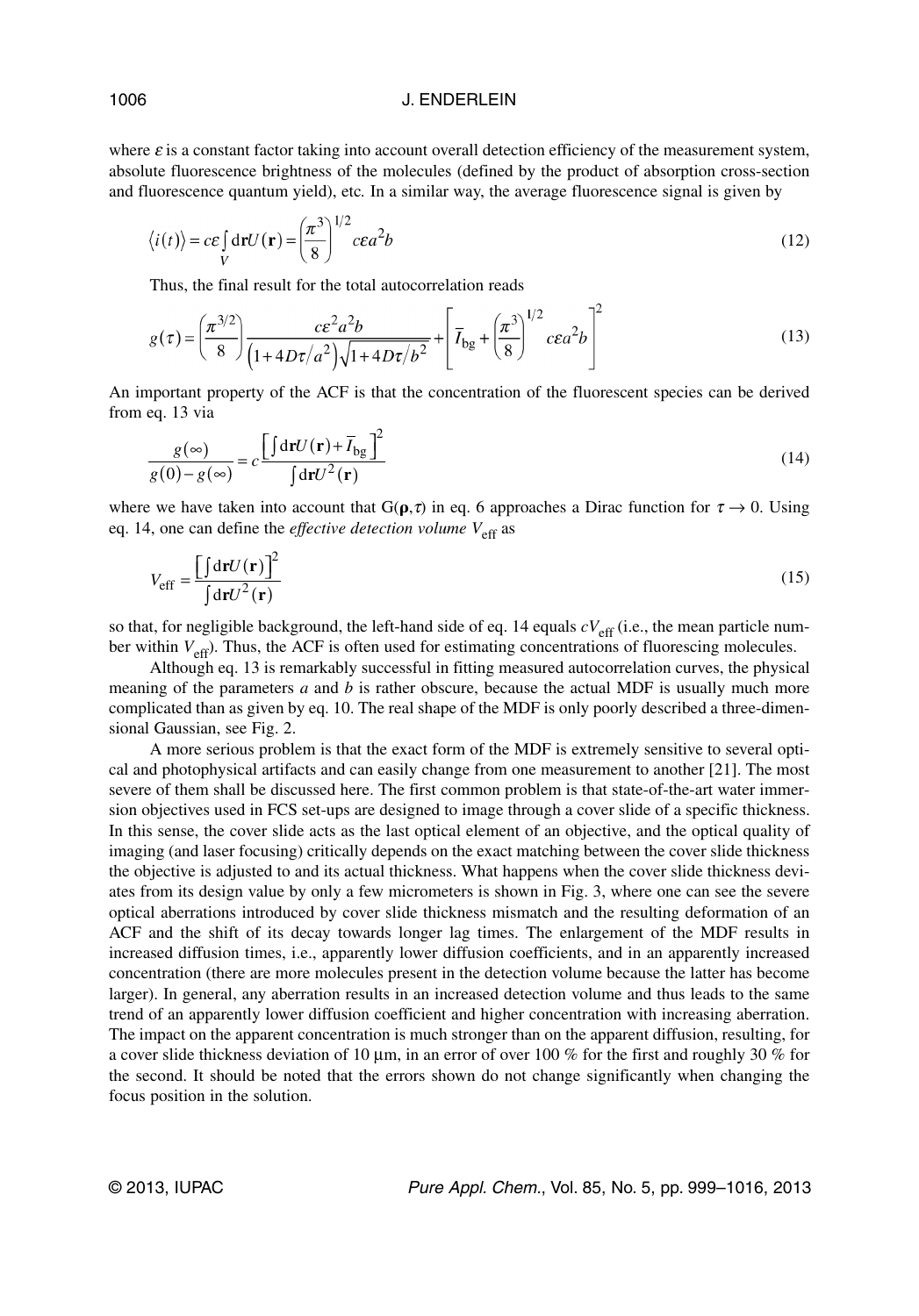

**Fig. 2** Shape of the MDF for three different detection and correlation schemes, visualized by displaying the isosurfaces where the MDF has fallen to  $1/e^2$  ( $\sim$ 13 %) of its maximum value in the centre. The left-hand box shows the MDF of the autocorrelation of the detector signal monitoring fluorescence polarization parallel to the incident laser beam. The right-hand box shows that of the detector signal monitoring fluorescence polarization perpendicular to the incident laser beam. The middle box shows the MDF for the cross-correlation between both detectors. The extreme case of completely anisotropic molecules was studied (where the maximum impact of polarization effects on the ACF is expected). Vertical axis (*z*) is the optical axis; all units are given in micrometers,  $z = 0$  is at the surface of the cover slide. Shown is also the polarization of the incident laser beam ( $\mathbf{E}_0$ ). Shading of the iso-surfaces indicates distance from the optical axis. The differences between the three above figures are subtle, resulting in nearly identical ACF curves. Thus, in practice, one may safely neglect the effects of polarized detection when being concerned with the diffusional part of an ACF [21].



**Fig. 3** The large figure shows, from left to right, the MDF and ACF for three increasing values of cover slide thickness deviation,  $\delta = 0$ ,  $\delta = 5$  μm, and  $\delta = 10$  μm. Box size of the MDF displays is  $1 \times 1 \times 2$  μm<sup>3</sup>; the number next to the box gives the centre position along the optical axis in μm. Note the shift of the centre of the MDF along the optical axis for increasing values of  $\delta$ . The inset figure shows the dependence of apparent diffusion coefficient and the chemical concentration on thickness deviation value. These values would be obtained when performing a comparative FCS measurement using an ideal ACF ( $\delta$  = 0) as reference (same for following figures).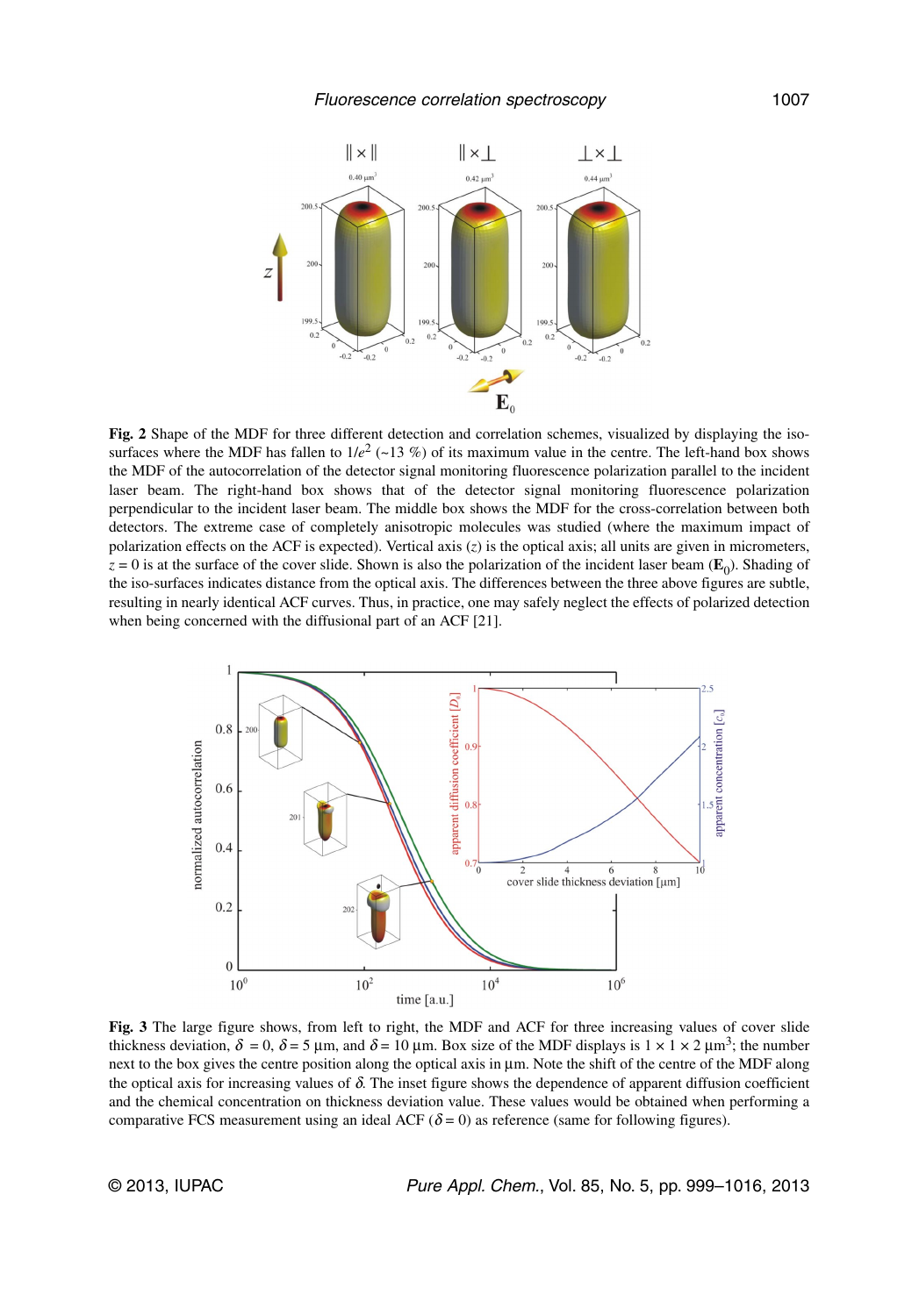This is in stark contrast to the effect of refractive index mismatch, which is considered next. An optical microscope using a water immersion objective is optimally corrected for imaging in water. However, in many biophysical applications, one has to work in buffer solutions with slightly different refractive indices. Also, when measuring in cells or tissues, one faces similarly slight refractive index variations. Typical values of interest are between 1.333 and 1.360. Figure 4 shows the impact of refractive index mismatch on the MDF and ACF and subsequently on the apparent diffusion coefficient and concentration. The impact of even a slight refractive index mismatch is much more dramatic than that of cover slide thickness. This is mostly due to the large assumed distance of the focus position from the cover slide surface (200 μm, the default value of commercial instruments such as the Zeiss Confocor I). In contrast to cover slide thickness, the aberrations introduced by refractive index mismatch accumulate with increasing distance of the focus from cover slide surface because an increasingly thicker layer of solution with mismatched refractive index lies between the optics and the detection volume. The effect of refractive index mismatch can be much reduced by positioning the detection volume closer to the surface.



**Fig. 4** The large figure shows, from left to right, the MDF and ACF for three increasing values of refractive index of the sample solution,  $n_m = 1.333$ ,  $n_m = 1.346$ , and  $n_m = 1.360$ . Box size of the MDF displays is  $1 \times 1 \times 5 \mu m^3$ . Note again the shift of the centre of the MDF along the optical axis for increasing values of  $n_m$ . The inset figure shows the dependence of apparent diffusion coefficient and the concentration on refractive index.

Another purely optical effect is laser beam astigmatism, i.e., different focus positions within different axial planes of the laser beam. Astigmatism is easily introduced by slight curvatures of reflective elements in the optical set-up (such as the dichroic mirror), or by slight axial asymmetry of the optical fire that is often used for guiding the excitation light towards the objective.

The impact of astigmatism on the shape of the MDF and ACF, as well as the apparent diffusion coefficient and chemical concentration, is shown in Fig. 5. As can be seen, the effect of astigmatism on measured diffusion and concentration is of similar magnitude to that of cover slide thickness deviation. As for cover slide thickness, the effect of astigmatism is rather independent of focus position in the sample.

A particularly intriguing effect in FCS measurements is the dependence of the ACF on excitation intensity due to optical saturation. Optical saturation occurs when the excitation intensity becomes so large that a molecule spends more and more time in a non-excitable state, so that increasing the excita-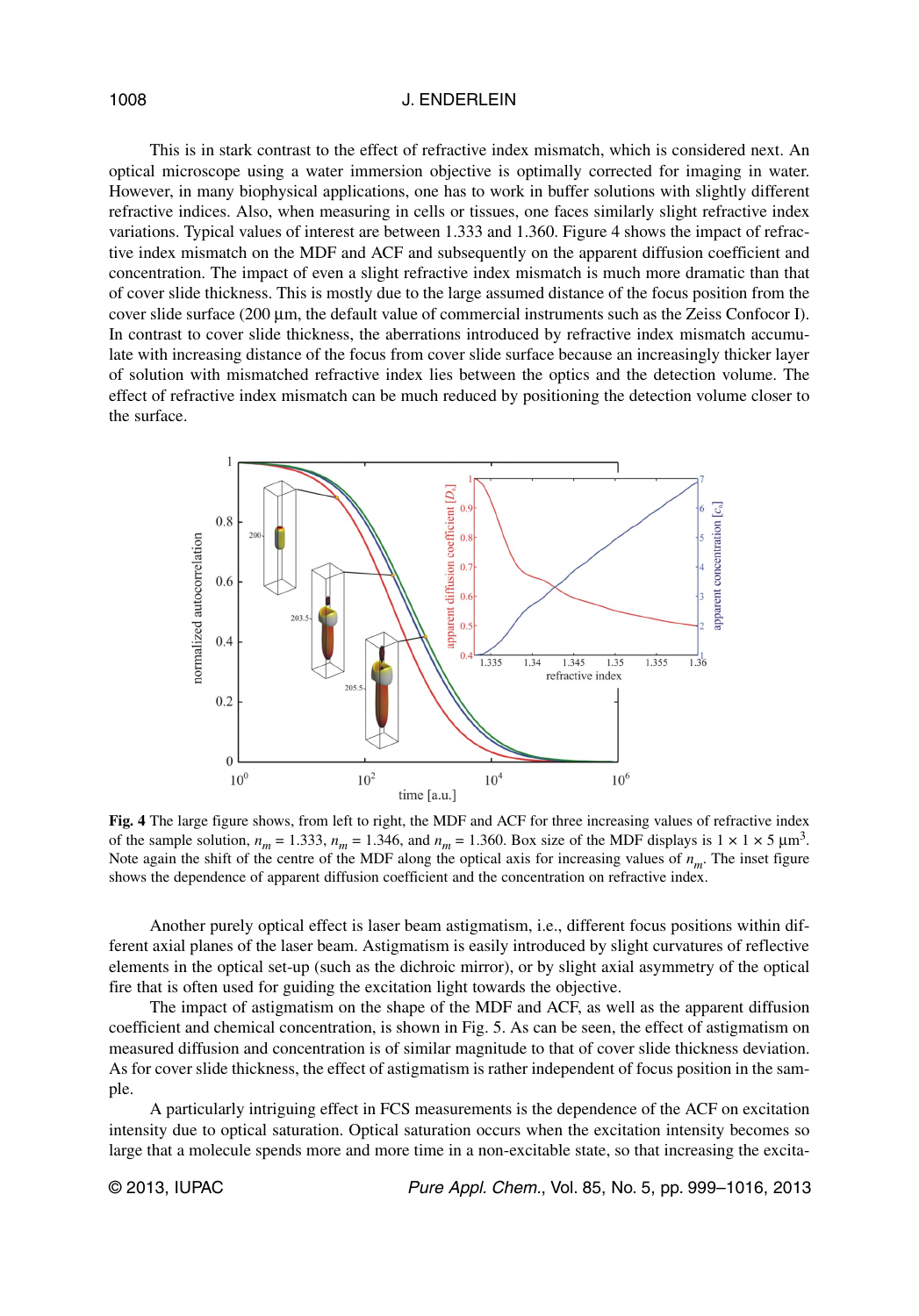

**Fig. 5** The large figure shows, from left to right, the MDF and ACF for three increasing values of laser beam astigmatism (for definition of astigmatism, see ref. [21]). The box size of the MDF displays is  $1 \times 1 \times 2 \mu m^3$ . There is no shift of the centre of the MDF along the optical axis for increasing values of astigmatism. The inset figure shows the dependence of the apparent diffusion coefficient and the concentration on beam astigmatism.

tion intensity does not lead to a proportional increase in emitted fluorescence intensity [22]. The most common sources of optical saturation are (i) excited-state saturation (i.e., the molecule is still in the excited state when the next photon arrives); (ii) triplet-state saturation (i.e., the molecule undergoes intersystem-crossing from the excited to the triplet state so that it can no longer become excited until it returns back to the ground state); (iii) other photoinduced transitions into a nonfluorescing state, such as the photoinduced *cis*–*trans*-isomerization in cyanine dyes, or the optically induced dark states in quantum dots. The exact relation between fluorescence emission intensity and excitation intensity can be very complex [22] and even dependent on the excitation mode (pulsed or continuous wave), but a sufficiently good approximation of the dependence of fluorescence intensity on excitation intensity is given by the simple relation

$$
I_{\text{fluo}} \propto \frac{I_{\text{exc}}}{1 + I_{\text{exc}}/I_{\text{sat}}} \tag{16}
$$

where  $I_{\text{fluo}}$  and  $I_{\text{exc}}$  are the fluorescence and excitation intensity, respectively, and  $I_{\text{sat}}$  is a parameter called the saturation intensity which describes the saturation behaviour of a given dye. Figure 6 shows how optical saturation changes the shape of the MDF and ACF and the apparent diffusion coefficient and concentration. An important feature is the behaviour of the curves of apparent diffusion and concentration in the limit of vanishing excitation intensity: Whereas for all optical effects studied before the slope of these curves tended to zero for vanishing aberration (or astigmatism), its absolute value now is largest at zero intensity.

To better understand the reason for that behaviour, consider an ideal Gaussian excitation profile  $I_0$ · $\exp(-x^2/2\sigma^2)$  with mean square deviation of one. Figure 7 shows the widening of such a profile when transformed by a saturation to  $I_0$ ·exp( $-x^2/2\sigma^2$ )/[1 +  $I_0$ ·exp( $-x^2/2\sigma^2$ )]. As can be seen, relative change in profile width is fastest in the limit of zero intensity  $I_0 \rightarrow 0$ , explaining why one sees most of the changes in FCS at low saturation levels.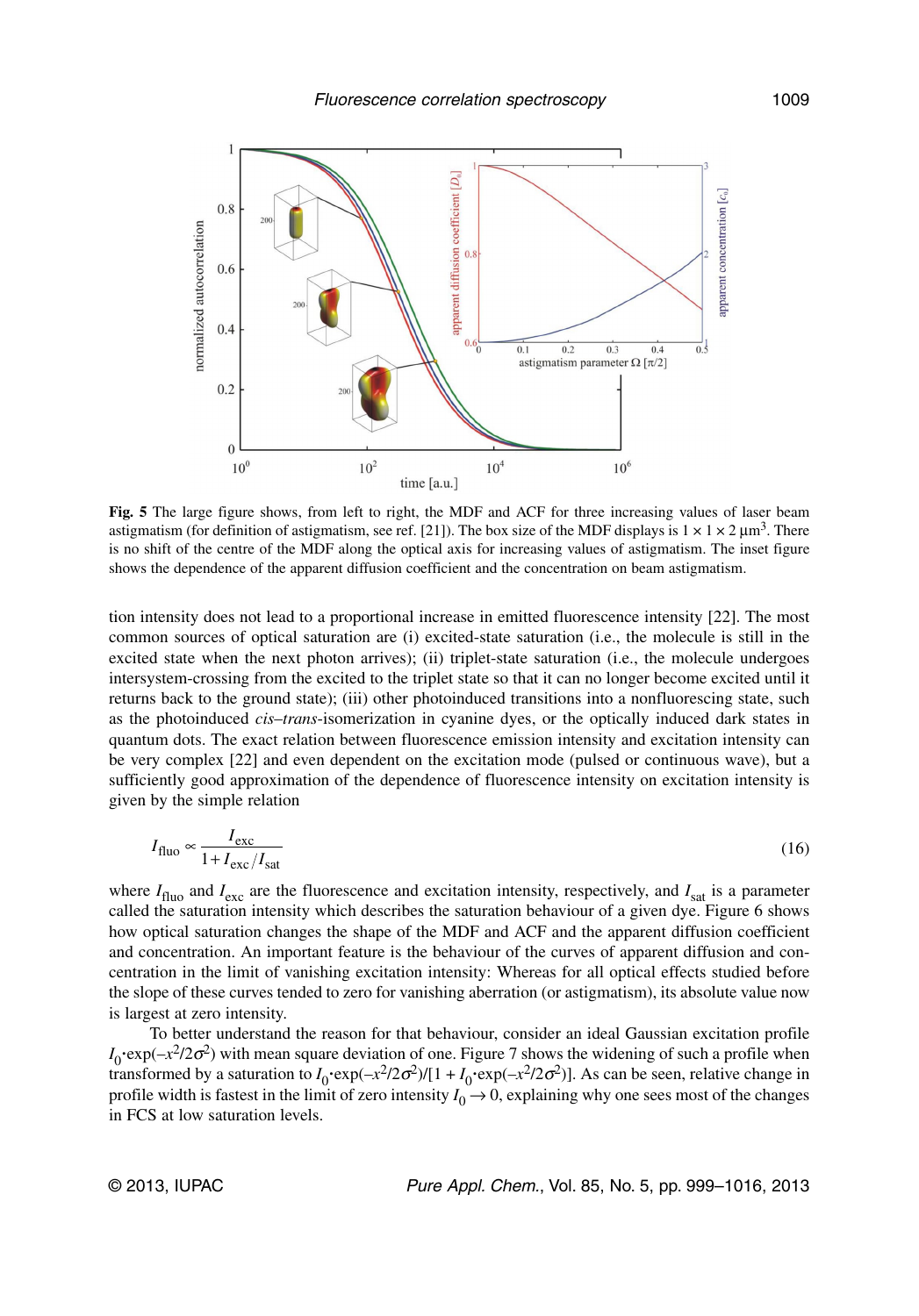

**Fig. 6** The large figure shows, from left to right, the MDF and ACF for three increasing values of optical saturation,  $\zeta = 0$ ,  $\zeta = 1$ , and  $\zeta = 2$ , where  $\zeta$  is the maximum of  $I_{\text{exc}}/I_{\text{sat}}$ . The box size of the MDF displays is  $1 \times 1 \times 2 \mu m^3$ . The inset figure shows the dependence of apparent diffusion coefficient and concentration on optical saturation, i.e., excitation intensity.



**Fig. 7** Change of the mean-square deviation of the distribution  $\exp(-x^2/2)/[1 + \zeta \cdot \exp(-x^2/2)]$  with increasing value of ζ.

All these effects make a quantitative evaluation of standard FCS measurements quantitatively unreliable. As pointed out before, the core problem is the absence of an extrinsic and fixed length scale in the experiment. Even referential measurements, i.e., using a dye with known diffusion coefficient for determining the parameters *a* and *b* and then using them to measure the diffusion of a sample, can be problematic owing to the strong dependence of an FCS result on optical saturation, which is itself determined, in a complex manner, by the photophysics of a particular dye. Even worse, the photophysical parameters of one and the same dye can change upon binding it to a protein or other target molecule! The next section describes a recent modification of the standard FCS measurement that seems to solve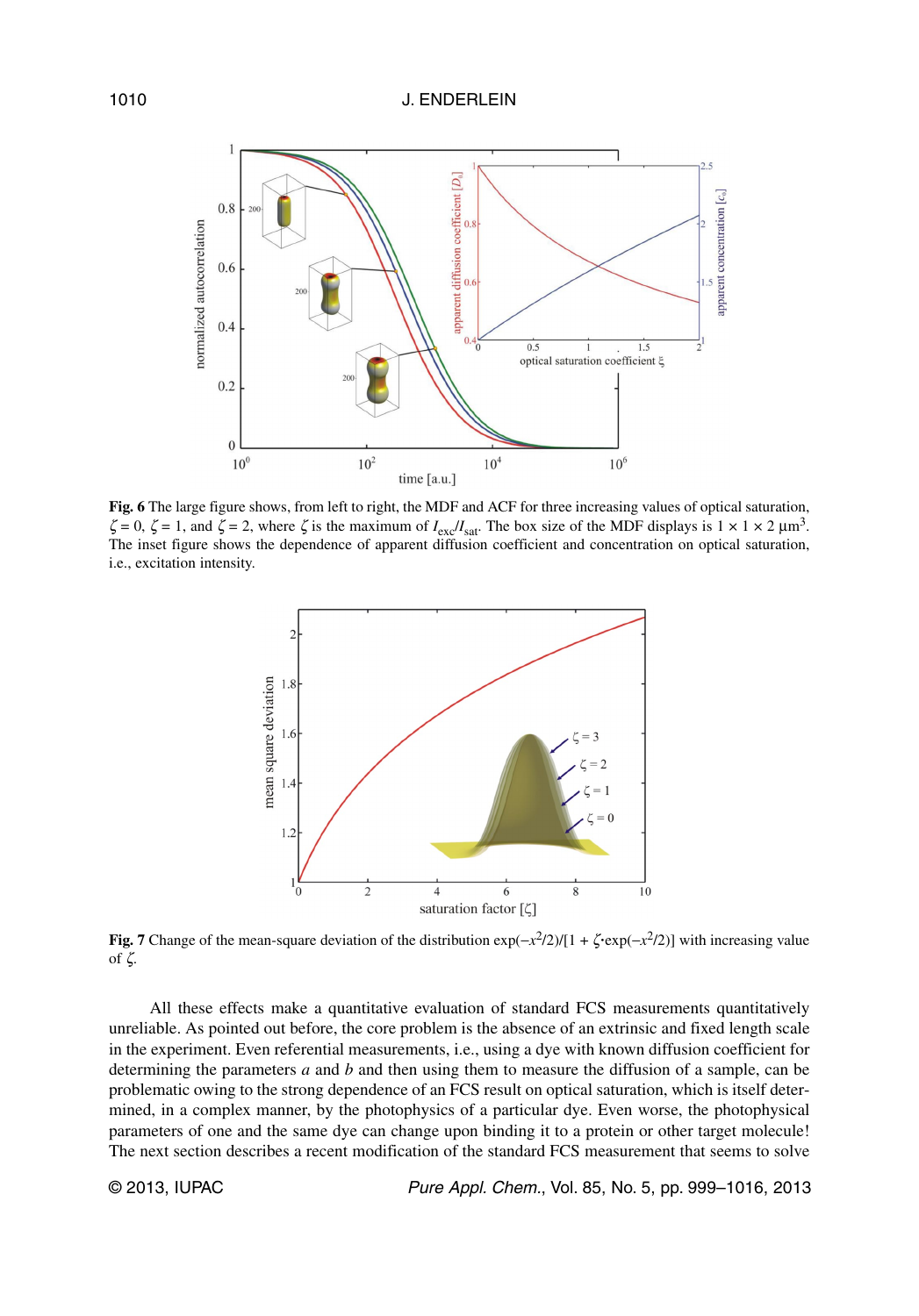this long-standing problem, and that allows for reproducible, quantitative, and absolute measurements of diffusion coefficients.

## **IV.2 Dual-focus FCS**

Recently, a new and straightforward modification of FCS was developed [23], namely, dual-focus FCS or 2fFCS, that fulfils two requirements: (i) it introduces an external ruler into the measurement by generating two overlapping laser foci of precisely known and fixed distance, (ii) it generates the two foci and corresponding detection regions in such a way that the corresponding MDFs are sufficiently well described by a simple two-parameter model yielding accurate diffusion coefficients when applied to 2fFCS data analysis. Both these properties allow for measuring absolute values of the diffusion coefficient with an accuracy of a few percent. Moreover, the new technique is robust against refractive index mismatch and optical saturation effects, which are troubling to standard FCS measurements.

The 2fFCS set-up, as shown in Fig. 8, is based on a standard confocal epi-fluorescence microscope as was shown in Fig. 1. However, instead of using a single excitation laser, the light of two identical, linearly polarized pulsed diode lasers is combined by a polarizing beam splitter. Both lasers are pulsed *alternately* with a high repetition rate (ca. 40–80 MHz) and excitation scheme, which is called pulsed interleaved excitation or PIE [24]. Both beams are then coupled into a polarization-maintaining, single-mode fire. At the output, the light is again collimated. Thus, the combined light consists of a train of laser pulses with alternating orthogonal polarization. The beam is then reflected by a dichroic mirror towards the microscope's water-immersion objective, but before entering the objective, the light



**Fig. 8** Schematic of the 2fFCS set-up. Excitation is done by two interleaved pulsed lasers of the same wavelength. The polarization of each laser is linear but orthogonal to each other. Light is then combined by a polarizing beam splitter and coupled into a polarization maintaining optical single-mode fire. After exiting the fire, the laser light is collimated by an appropriate lens and reflected by a dichroic beam splitter through a DIC prism. The DIC prism separates the laser light into two beams according to the polarization of the incoming laser pulses. The microscope objective focuses the two beams into two laterally shifted foci. Fluorescence is collected by the same objective. The tube lens focuses the detected fluorescence from both excitation foci on a single pinhole. Subsequently, the fluorescence light is split by a 50/50 beam splitter and detected by two SPADs.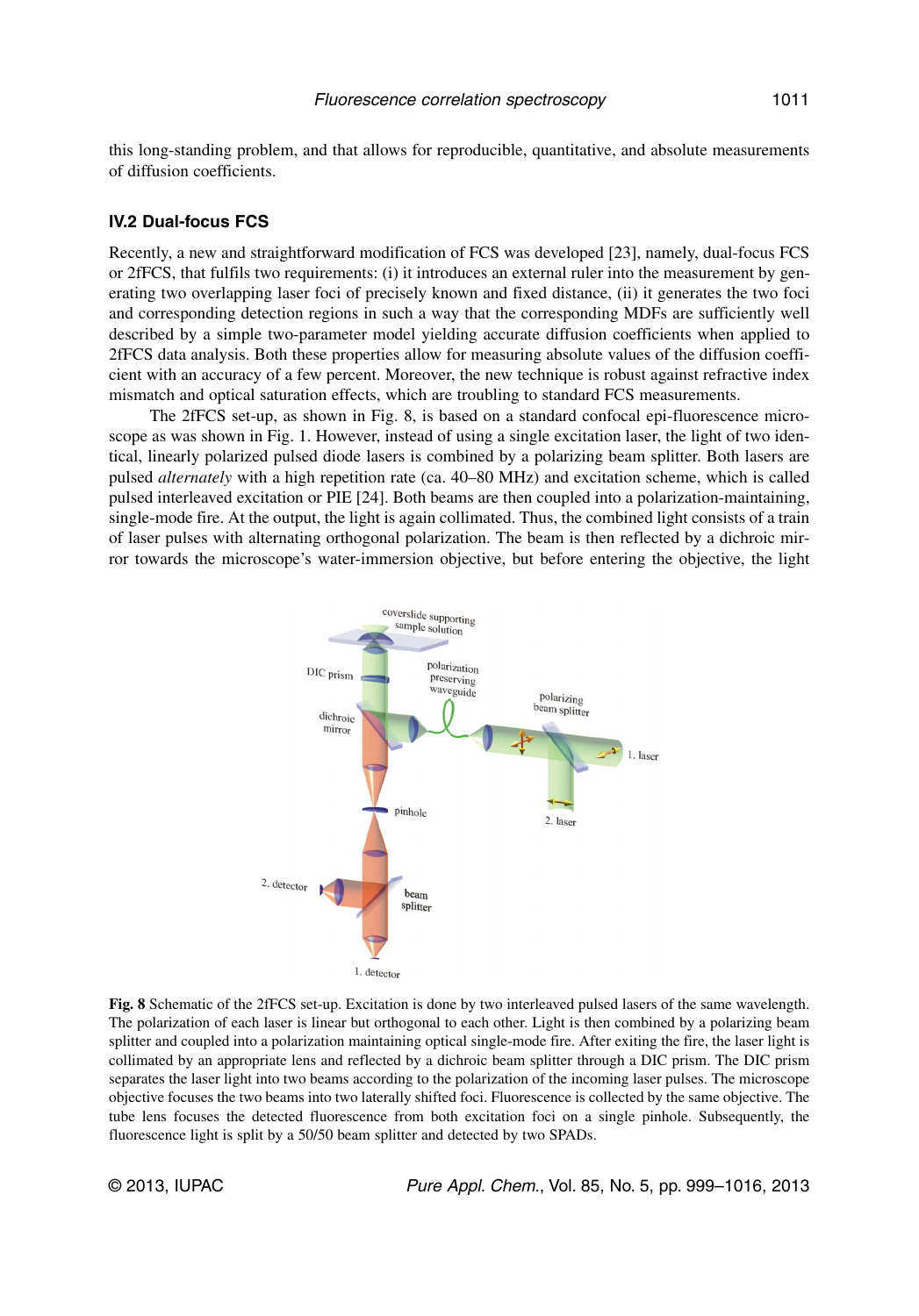beam is passed through a Nomarski prism that is normally exploited for differential interference contrast (DIC) microscopy. The Nomarski prism is an optical element that deflects the laser pulses into two different directions according to their corresponding polarization. Thus, after focusing the light through the objective, two overlapping excitation foci are generated, with a small lateral shift between them. The distance between the beams is uniquely defined by the chosen Nomarski prism and is independent of the sample's refractive index, cover slide thickness, and laser beam astigmatism, because all these properties may introduce severe aberrations, but will not change the main distance between the axes of propagation of both focused laser beams.

As in one-focus FCS, the generated fluorescence is collected by the same objective, passed through the Nomarski prism and the dichroic mirror, and focused onto a single circular aperture (diameter 200 μm) which is positioned symmetrically with respect to both focus positions and chosen to be large enough to easily pass the light from both foci. After the pinhole, the light is collimated, split by a nonpolarizing beam splitter cube, and focused onto two SPADs. A single-photon counting electronics unit is used to record the detected photons from both SPADs with picosecond temporal resolution. The picosecond temporal resolution is used to decide which laser has excited which fluorescence photon, i.e., within which laser focus/detection volume the light was generated. This is done by correlating the detection time of each photon with the time of the last preceding laser pulse. In the data evaluation, all photons that fall into the first time window are associated with the first laser, and all photons that fall into the second time window with the second laser. For a successful working of that method it is, of course, necessary that the time between laser pulses is significantly larger than the fluorescence lifetime of the fluorescent molecules. Knowing which photon was generated in which detection volume, ACFs for each detection volume as well as cross-correlation function (CCF) between the two detection volumes can be calculated. The CCF is calculated in a similar way as the ACF but correlating photons only from different detection volumes. The CCF at lag time  $\tau$  is thus proportional to the chance of seeing a photon from the second detection volume at any time  $t + \tau$  if there was a detection event from the first detection volume at time *t* and vice versa.

A crucial point for a successful 2fFCS data analysis is to have a sufficiently appropriate model function for the MDF. It was found [23] that a suitable expression is given by the expression

$$
U(\mathbf{r}) = \frac{\kappa(z)}{w^2(z)} \exp\left[-2\frac{x^2 + y^2}{w^2(z)}\right]
$$
(17)

where  $\kappa(z)$  and  $w(z)$  are functions of the axial coordinate *z* (optical axis) defined by

$$
w(z) = w_0 \left[ 1 + \left( \frac{\lambda_{\text{ex}} z}{\pi w_0^2 n} \right)^2 \right]^{1/2} \tag{18}
$$

and

$$
\kappa(z) = 2\int_0^a \frac{\mathrm{d}\rho \rho}{R^2(z)} \exp\left[-\frac{2\rho^2}{R^2(z)}\right] = 1 - \exp\left[-\frac{2a^2}{R^2(z)}\right] \tag{19}
$$

where the  $R(z)$  itself is defined by an expression similar to eq. 18

$$
R(z) = R_0 \left[ 1 + \left( \frac{\lambda_{\rm em} z}{\pi R_0^2 n} \right)^2 \right]^{1/2}
$$
 (20)

In the above equations,  $\lambda_{ex}$  is the excitation wavelength, and  $\lambda_{em}$  the centre emission wavelength, *n* is the refractive index of the immersion medium (water), *a* is the radius of the confocal aperture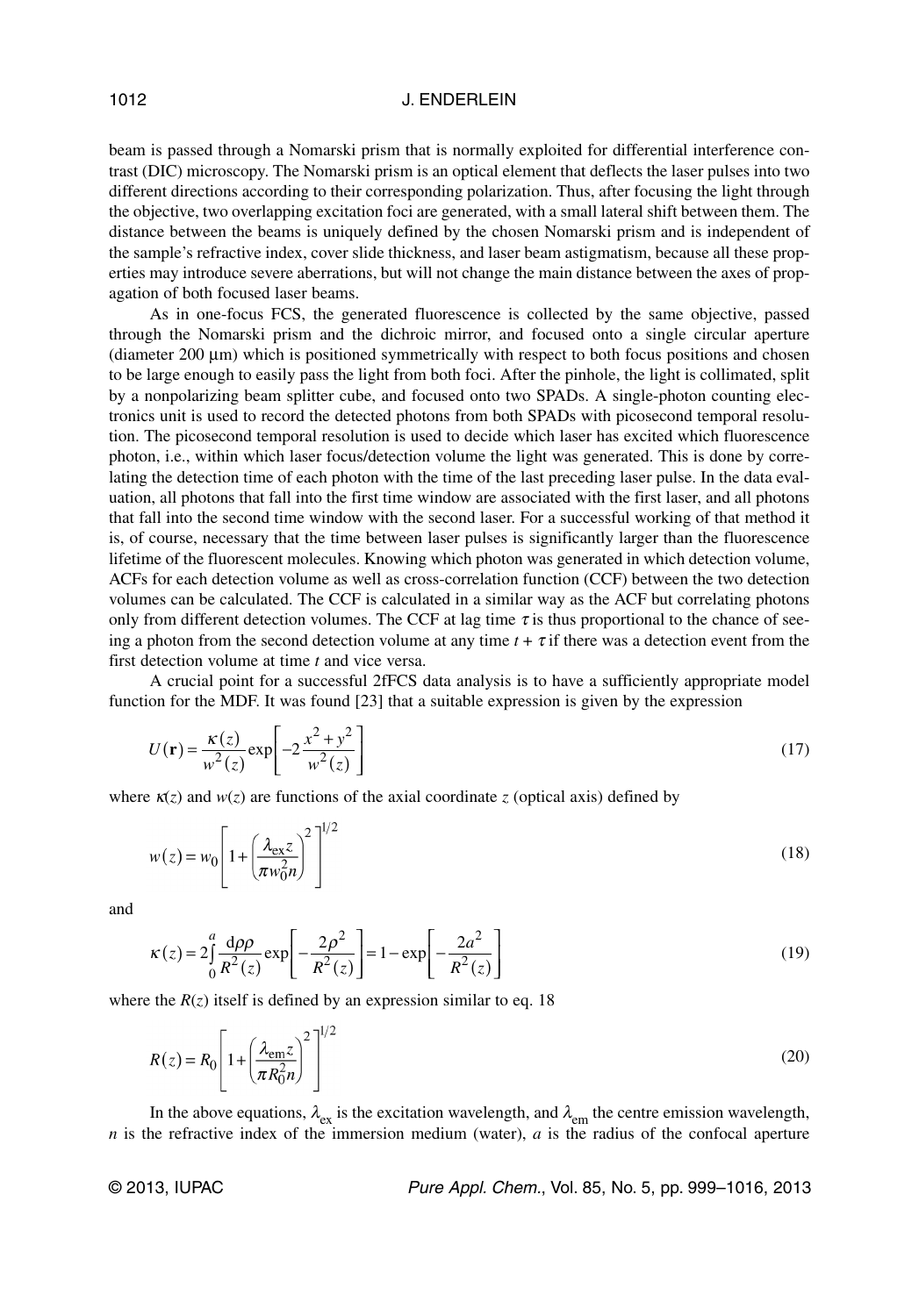divided by magnification, and  $w_0$  and  $R_0$  are two (generally unknown) model parameters. Equation 18 is nothing else than the scalar approximation for the radius of a diverging laser beam with beam waist radius  $w<sub>0</sub>$ . Equation 17 is a modification of the three-dimensional Gaussian we have already met when discussing one-focus FCS and says that in each plane perpendicular to the optical axis, the MDF is approximated by a Gaussian distribution having width  $w(z)$  and amplitude  $\kappa(z)/w^2(z)$ .

It remains to calculate the auto- and cross-correlation curves of the two-focus set-up. One derives these expressions following a similar philosophy of calculating the photon detection and diffusion probabilities as in the previous section. For example, the (background-free) CCF between the fluorescence signal coming from the two different detection volumes is given by a similar integral as that in eq. 13

$$
g(\tau,\delta) = \frac{c\epsilon_1\epsilon_2}{(4\pi D\tau)^{3/2}} \int_V d\mathbf{r}_1 \int_V d\mathbf{r}_0 U(\mathbf{r}_1) \exp\left[-\frac{|\mathbf{r}_1 - \mathbf{r}_0 - \hat{\mathbf{x}}\delta|^2}{4D\tau}\right] U(\mathbf{r}_0) + \varepsilon_1 \varepsilon_2 \left[\int_V d\mathbf{r} U(\mathbf{r})\right]^2\tag{21}
$$

Here, we have taken into account that the MDFs of both detection volumes are identical but shifted by a distance  $\delta$  along the *x*-axis (along unit vector  $\hat{\mathbf{x}}$ ) and having potentially two different overall detection efficiencies  $\varepsilon_1$  and  $\varepsilon_2$ . Inserting eqs. 17–20 into eq. 21 yields

$$
g(\tau,\delta) = g_{\infty}(\delta) + \frac{\varepsilon_1 \varepsilon_2 c}{4} \sqrt{\frac{\pi}{D\tau}} \int_{-\infty}^{\infty} dz_1 \int_{-\infty}^{\infty} dz_2
$$
  

$$
\frac{\kappa(z_1)\kappa(z_2)}{8D\tau + w^2(z_1) + w^2(z_2)} exp\left[ -\frac{(z_2 - z_1)^2}{4D\tau} - \frac{2\delta^2}{8D\tau + w^2(z_1) + w^2(z_2)} \right]
$$
(22)

which is certainly more complicated than the simple expression of the second line in eq. 13 but not much harder to handle numerically in the age of powerful PCs. For numerical purposes, it is useful to slightly modify this result by changing the variables to

$$
\xi = \frac{z_2 - z_1}{2\sqrt{D\tau}}, \eta = \frac{z_2 + z_1}{2}
$$
\n(23)

leading to the expression

$$
g(\tau,\delta) = g_{\infty}(\delta) + 2\varepsilon_1 \varepsilon_2 c \sqrt{\pi} \int_0^{\infty} d\xi \int_0^{\infty} d\eta \frac{\kappa \left(\eta - \sqrt{D\tau}\xi\right) \kappa \left(\eta + \sqrt{D\tau}\xi\right)}{8D\tau + \kappa^2 \left(\eta - \sqrt{D\tau}\xi\right) + \kappa^2 \left(\eta + \sqrt{D\tau}\xi\right)}
$$
\n
$$
\exp\left[-\xi^2 - \frac{2\delta^2}{8D\tau + \kappa^2 \left(\eta - \sqrt{D\tau}\xi\right) + \kappa^2 \left(\eta + \sqrt{D\tau}\xi\right)}\right]
$$
\n(24)

Because  $w$  and  $\kappa$  are rapidly decaying functions for large argument, the infinite integrations over  $\eta$  and  $\zeta$  can be approximated by numerically evaluating the integrals within a finite two-dimensional strip defined by  $|\eta \pm (D\tau)^{1/2}\zeta| < M$ , where *M* is a truncation value chosen in such a way that the numerical integration result does not change when increasing *M* further. Numerical integration can be done by a simple finite element scheme, and convergence is checked by testing whether the numerical result remains the same upon refining the finite element size and when increasing the threshold value *M*.

Data fitting is usually performed with least-squares fitting of the model curve, eq. 24, against the measured ACF ( $\delta$  = 0,  $\varepsilon_1 \varepsilon_2$  replaced by either  $\varepsilon_1^2$  or  $\varepsilon_2^2$ ) and CCF *simultaneously* in a global fit. As fit parameters, one has  $\varepsilon_1 c^{1/2}$ ,  $\varepsilon_2 c^{1/2}$ , *D*,  $w_0$  and  $R_0$ , as well as three offset values  $g_\infty$ . The distance  $\delta$ between the detection regions is determined by the properties of the Nomarski prism and has to be exactly known a priori, thus introducing an external length scale into data evaluation. An elegant and effective way of determining this distance is to perform a comparative measurement of the diffusion of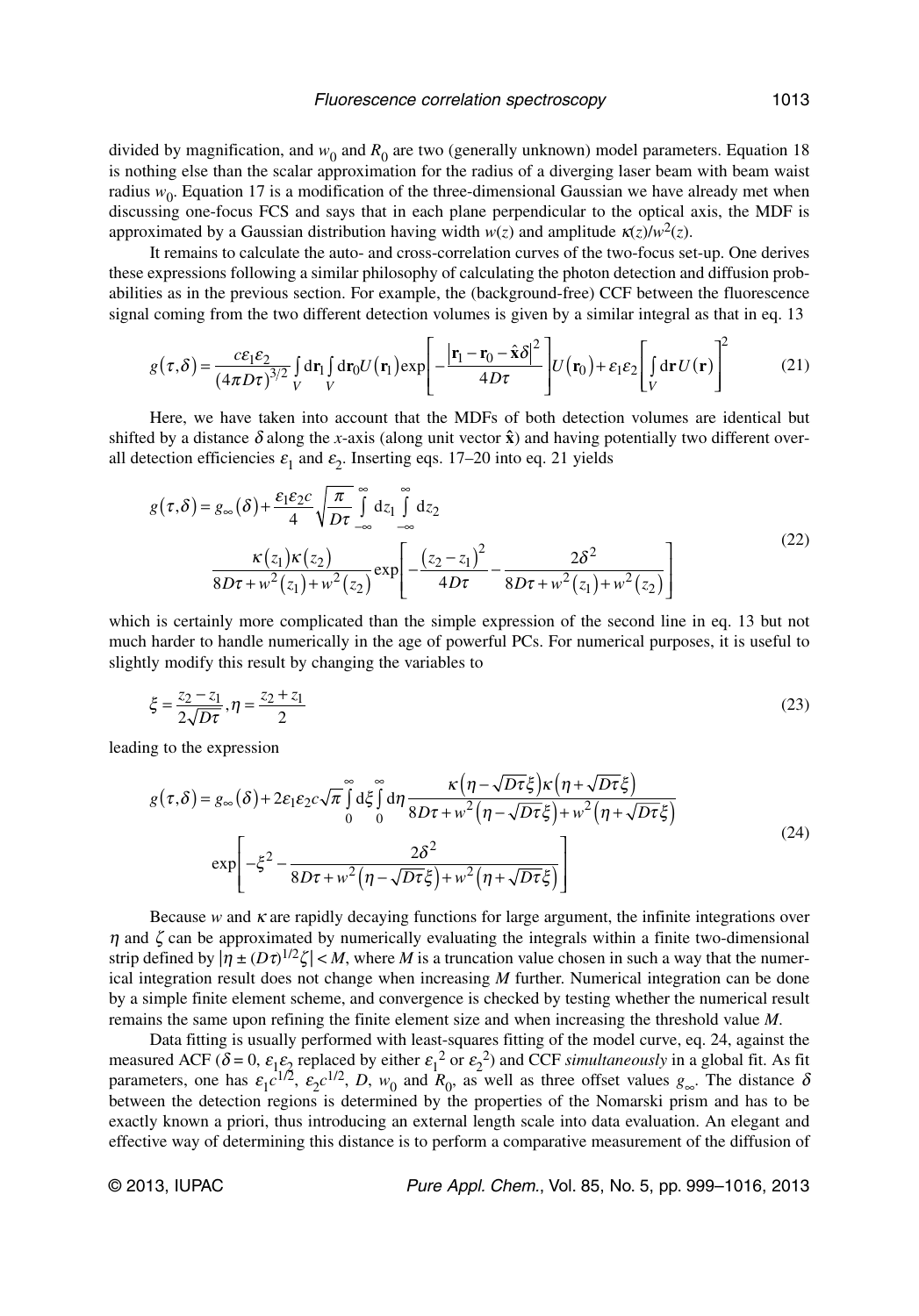fluorescently labeled beads with DLS and with 2fFCS [25]. Because both methods have yielded the same value of the diffusion coefficient, one can use the comparison to retrieve the correct interfocal distance. However, to avoid the introduction of systematic errors owing to the finite size of the beads, one should make sure that the bead size is below  $\sim 100$  nm in diameter [26].

It is important to notice that a crucial criterion-of-fit quality is not only to simultaneously reproduce the temporal shape of both ACFs and the CCF, but also to reproduce their three amplitudes  $g_{t\to0} - g_{\infty}$  using only the two parameters  $\varepsilon_1 c^{1/2}$  and  $\varepsilon_2 c^{1/2}$ . The relation between the amplitudes of the CCF and the amplitudes of the ACFs is determined by the overlap between the two MDFs, and thus by the shape parameters  $w_0$  and  $R_0$ . Thus, achieving a good fit quality for the relative amplitudes of the ACFs and the CCF strongly helps to find the correct values of these parameters.

Due to the presence of an external length scale determined by the distance  $\delta$  between the detection volumes and a reasonably accurate model of the MDF, 2fFCS is indeed a method of superior accuracy and stability for measuring diffusion. An optimal distance between foci is equal to their radius in the focal plane, giving a sufficiently large overlap between detection volumes that the amplitude of the CCF between both detection volumes is roughly one half of the amplitude of each ACF. Larger distances will lead to significantly longer measurement times for accumulating a sufficiently good cross-correlation, smaller distances will lead to a CCF too similar to the ACFs, so that data fitting becomes unreliable.

As was shown in ref. [21], the achievable accuracy of 2fFCS is better than 5 % in absolute value for diffusion measurements. Meanwhile, the method has been used to measure and re-measure the diffusion of several dyes in water throughout the visible spectrum [27,28]. The determined values are reported in Table 1. Remarkably, it has been found that the value of the diffusion coefficient of Rhodamine 6G, which has served for many years as the "golden standard" for calibrating conventional FCS measurements, is by 37 % larger than reported in the literature. However, it should be noted that recently several groups have found similarly large values by using alternative measurement techniques [29,30].

| Dye               | $\lambda_{abc}/nm$ | $\lambda_{\rm abs}/\rm{nm}$ | $D_{25\degree}$ /(cm <sup>-2</sup> ·s <sup>-1</sup> ) |
|-------------------|--------------------|-----------------------------|-------------------------------------------------------|
| Cv5               | 650                | 670                         | $(3.7 \pm 0.15) \cdot 10^{-6}$                        |
| Atto655-COOH      | 665                | 690                         | $(4.26 \pm 0.08) \cdot 10^{-6}$                       |
| Atto655-maleimide | 665                | 690                         | $(4.07 \pm 0.1)\cdot 10^{-6}$                         |
| Rhodamine 6G      | 530                | 560                         | $(4.14 \pm 0.05) \cdot 10^{-6}$                       |
| Oregon Green      | 488                | 540                         | $(4.11 \pm 0.06) \cdot 10^{-6}$                       |

**Table 1** Diffusion coefficients of various dyes in aqueous solution.

# **V. CONCLUSIONS AND OUTLOOK**

We have mainly considered the application of FCS to diffusion and concentration measurements, which are the most difficult applications in terms of accuracy, reproducibility, and robustness. After discussing the most relevant optical and photophysical artifacts that are troubling standard one-focus FCS, we described the generalized method of 2fFCS, which, for the first time since the invention of FCS, yields accurate and precise results for diffusion coefficients in absolute terms at the infinite-dilution limit. However, it should be noted that even that method, using the improved representation of the MDF as given by eq. 17, yields an estimation of the detection volume (and thus concentration) which can be still inaccurate by more than  $100\%$  in absolute terms. Thus, we still lack a simple and efficient correlationbased method for precise *absolute* concentration measurements in solutions at the pico- to nanomolar concentration level.

However, for *absolute* measurements of diffusion coefficients, 2fFCS is certainly much superior and more accurate than conventional FCS, whereas the technical cost of modifying an existing FCS into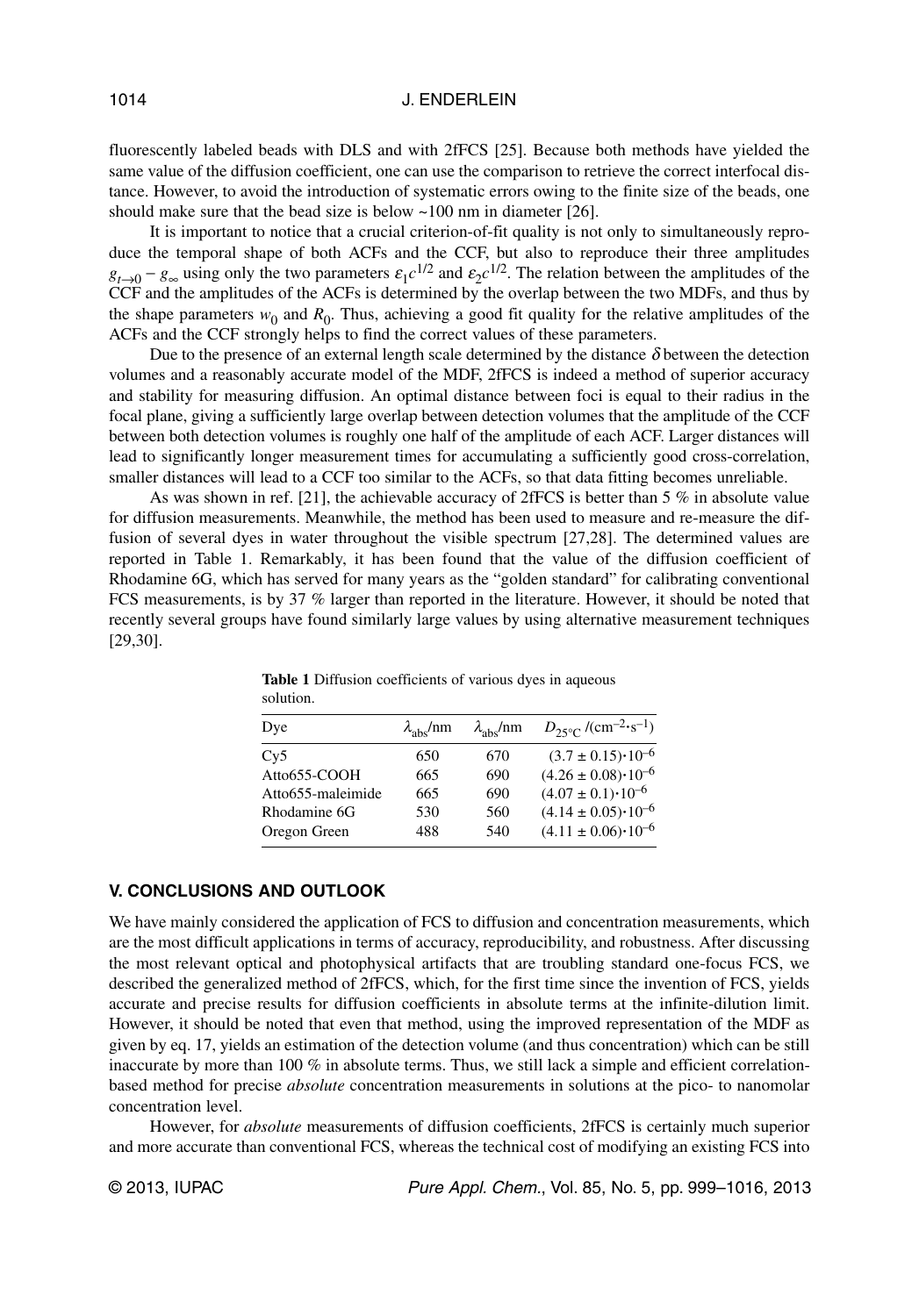a 2fFCS system is rather moderate. The achievable accuracy of 2fFCS in determining a diffusion coefficient is better than 4 % in absolute numbers. Currently, a first commercial version of a 2fFCS system is already available.

We completely omitted here the application of FCS and related techniques to measure intramolecular dynamics, intermolecular interactions, stoichiometry, or rotational diffusion. A thorough discussion of all these other applications is going much farther than the scope of the present technical note. Also, in all these other applications, the problems discussed here are of no big concern, because the time scale of, for example, intramolecular conformations or rotational diffusion is much faster than the time scale of the diffusive motion within the detection volume, so that the size and shape of the detection volume does not usually have any influence on the correlation curve at these short times. The reader interested in these other applications of FCS is referred to the excellent reviews and books as had been cited in the introduction.

## **MEMBERSHIP OF SPONSORING BODIES**

Membership of the IUPAC Physical and Biophysical Chemistry Division Committee for the period 2012–2013 is as follows:

*President***:** K. Yamanouchi (Japan); *Vice President***:** R. Marquardt (France); *Secretary***:** A. Wilson (USA); *Past President***:** A. McQuillan (New Zealand); *Titular Members***:** K. Bartik (Belgium); A. Friedler (Israel); A. Goodwin (USA); R. Guidelli (Italy); A. Russell (UK); J. Stohner (Switzerland); *Associate Members***:** V. Barone (Italy); A. Császár (Hungary); V. Kukushkin (Russia); V. Mišković-Stanković (Serbia); Á. Mombrú Rodríguez (Uruguay); X. S. Zhao (China); *National Representatives***:** K. Bhattacharyya (India); J. Cejka (Czech Republic); S. Hannongbua (Thailan); M. Koper (Netherlands); A. J. Mahmood (Bangladesh); O. Mamchenko (Ukraine); J. Mdoe (Tanzania); F. Quina (Brazil); N. Soon (Malaysia); V. Tomišić (Croatia).

Membership of the IUPAC Organic and Biomolecular Chemistry Division Committee for the period 2012–2013 is as follows:

*President***:** K. Ganesh (India); *Vice President***:** M. Garson (Australia); *Secretary***:** A. Griesbeck (Germany); *Past President***:** G. Koomen (Netherlands); *Titular Members***:** G. Blackburn (UK); A. Brandi (Italy); M. Brimble (New Zealand); T. Carell (Germany); B. Han (China); F. Nicotra (Italy); *Associate Members***:** M. Cesa (USA); V. Dimitrov (Bulgaria); H. Jacobs (Jamaica); S. H. Kang (Korea); M. Orfanopoulos (Greece); D. Sladić (Serbia); *National Representatives***:** A. Al-Aboudi (Jordan); P. Crowley (Ireland); L. Dias (Brazil); E. Innocent (Tanzania); K. Khan (Pakistan); T. Krygowski (Poland); C.-C. Liao (Taiwan); D. Mizrahi (Israel); J. Streith (France); T. Vilaivan (Thailand).

Membership of the IUPAC Analytical Chemistry Division Committee for the period 2012–2013 is as follows:

*President***:** M. Camões (Portugal); *Vice President***:** D. Hibbert (Australia); *Secretary***:** Z. Mester (Canada); *Past President***:** A. Fajgelj (Austria); *Titular Members***:** C. Balarew (Bulgaria); A. Felinger (Hungary); J. Labuda (Slovakia); M. C. Magalhães (Portugal); J. M. Pingarrón (Spain); Y. Thomassen (Norway); *Associate Members***:** R. Apak (Turkey); P. Bode (Netherlands); Y. Chen (China); H. Kim (Korea); Y. H. Lee (Malaysia); T. Maryutina (Russia); *National Representatives***:** A. Alam (Bangladesh); O. Chande Othman (Tanzania); L. Charles (France); M. Eberlin (Brazil); K. Grudpan (Thailand); J. Hanif (Pakistan); D. Mandler (Israel); P. el Novak (Croatia); H. Sirén (Finland); N. Torto (South Africa).

This document was prepared in the frame of IUPAC Project #2004-021-1-300, Reference Methods, Standards and Applications of Photoluminescence. *Chairs***:** Fred Brouwer, Enrique San Román; *Members***:** Ulises Acuña, Marcel Ameloot, Noël Boens, Cornelia Bohne, Paul DeRose, Jörg Enderlein, Nikolaus Ernsting, Thomas Gustavsson, Niels Harrit, Johan Hofkens, Alex Knight, Helge